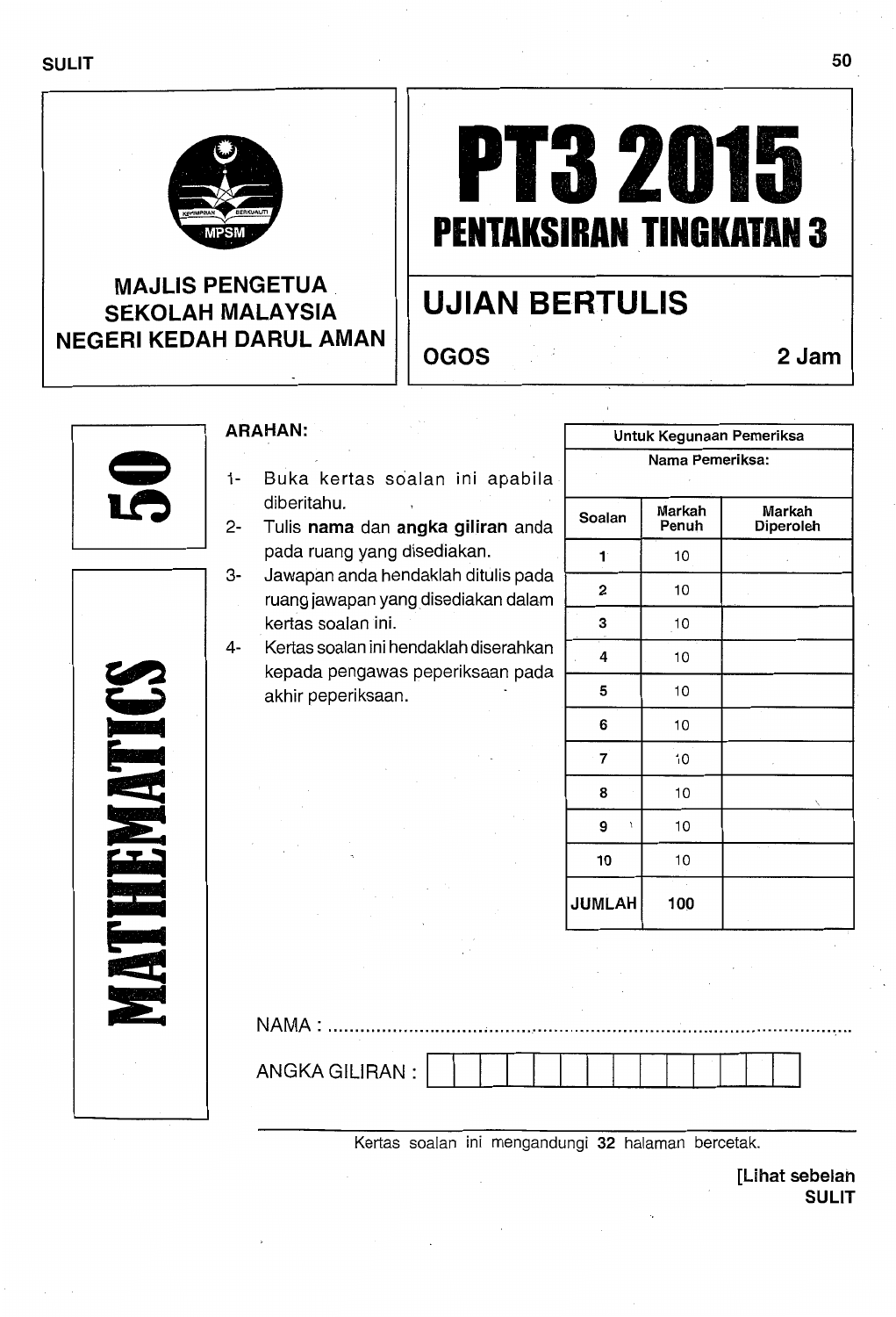### **BENTUK DAN RUANG I SHAPE AND SPACE**

- $1\,$ Luas segi empat tepat = *panjang x lebar Area of rectangle* = *length x width*
- 2 Luas segi tiga =  $\frac{1}{2} \times \tan(\alpha \times \sin(\alpha))$

 $Area of triangle = \frac{1}{2} \times base \times height$ 

- 3 Luas segi empat selari = *tapak x tinggi Area of parallelogram* = *base x height*
- 4 Luas trapezium =  $\frac{1}{2} \times j$ *um lahsisi selari*  $\times$  *tinggi Area of trapezium* =  $\frac{1}{2}$  x *sum of parallel lines* x *height*
- 5 Lilitan bulatan =  $\pi d = 2\pi j$ *Circumference of circle* =  $\pi d = 2\pi r$
- 6 Luas bulatan =  $\pi i^2$ *Area of circle* =  $\pi r^2$
- 7 Luas permukaan melengkung silinder =  $2\pi j t$ *Curved surface area of cylinder= 2rerh*
- 8 Luas permukaan sfera =  $4\pi i^2$ *Surface area of sphere* =  $4\pi r^2$
- 9 Isi padu prisma tegak = *luas keratan rentas* x *panjang Volume of right prism= cross sectional area* x *length*
- 10 Isi padu kuboid = *panjang* x *lebar* x *tinggi Volume of cuboid= length* x *width* x *height*

**SSOPK** 

**[Lihat sebelah TERHAD**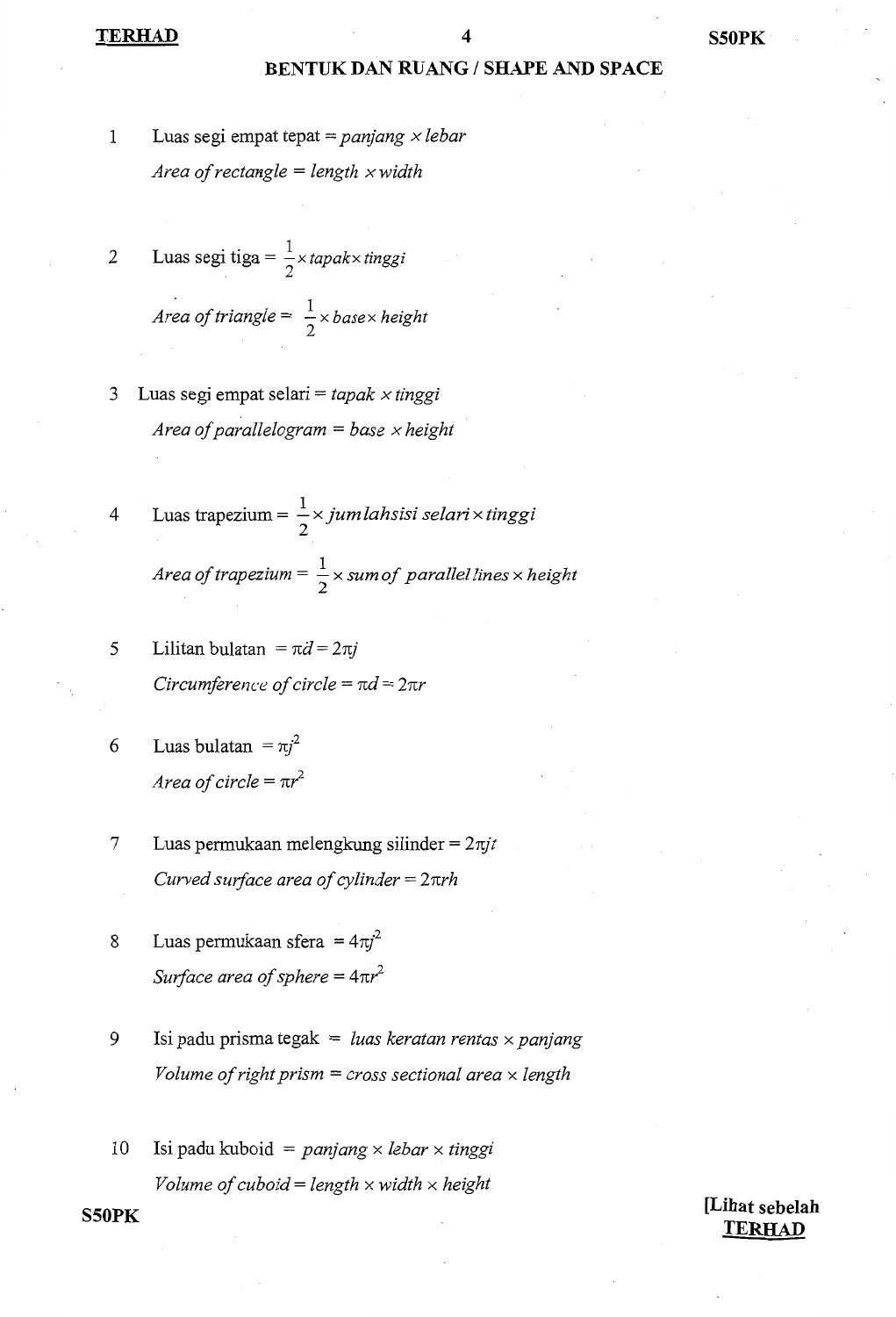- 11 Isi padu silinder =  $\pi r^2 t$ *Volume of cylinder* =  $\pi r^2 h$
- 12 Isi padu kon =  $\frac{1}{2} \pi j^2 t$ 3 *Volume of cone* =  $\frac{1}{3} \pi r^2 h$
- 13 Isi padu sfera =  $\frac{4}{3} \pi j^3$ *Volume of sphere* =  $\frac{4}{3} \pi r^3$

14 Isi padu piramid = 
$$
\frac{1}{3} \times luas tapak \times tinggi
$$

*Volume of right pyramid* =  $\frac{1}{2} \times$  *base area*  $\times$  *height* 3

15 Hasil tambah sudut pedalaman poligon =  $(n-2) \times 180^\circ$ *Sum of interior angles of a polygon* =  $(n-2) \times 180^\circ$ 

16 
$$
\frac{Panging \text{ lengthok}}{Lilitan \text{ bular}} = \frac{Sudut \text{ pusat}}{360^{\circ}}
$$

Arc length Angle subtended at centre Circumference of circle 360<sup>°</sup>

17 
$$
\frac{Luas \, sektor}{Luas \, bulatan} = \frac{Sudut \, sektor}{360^{\circ}}
$$
  
Area of sector = Angle subtended at centre  
Area of circle = 360°

18 Faktor skala, 
$$
k = \frac{PA'}{PA}
$$
  
Scale factor,  $k = \frac{PA'}{PA}$ 

19 Luas imej = 
$$
k^2 \times luas
$$
 objek  
Area of image =  $k^2 \times area$  of object

**[Lihat sebelah TERHAD** 

**5**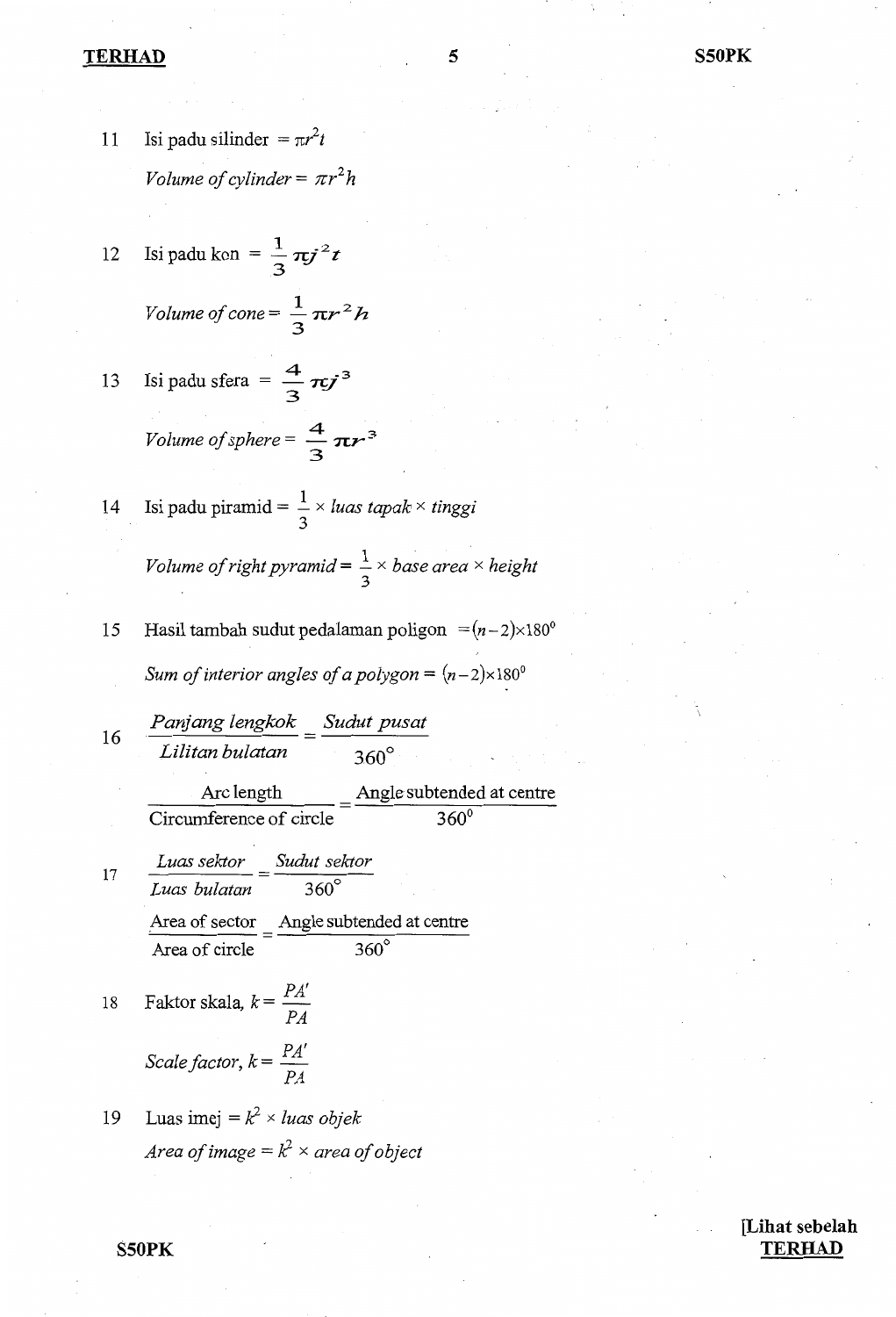### **TERHAD** 6 S50PK

Tunjukkan langkah-langkah penting dalam kerja mengira anda. Ini boleh membantu anda untuk mendapatkan markah. Anda dibenarkan menggunakan kalkulator saintifik.

*Show your working. It may help you to get marks. You may use a scientific calculator.* 

Jawab **semua** soalan.

*Answer all questions.* 

### **SOALAN I** *QUESTION* **1**

 $\mathbf{1}$ 

(a) Tentukan nilai p, q dan r.

*Determine the value of p, q and r.* 



[3 markah] [3 *marks]* 

Jawapan / Answer:



(b) Tandakan ( $\checkmark$ ) bagi langkah pengiraan yang betul dan ( $\checkmark$ ) bagi langkah pengiraan yang salah pada ruang jawapan.

> *Mark*  $(\checkmark)$  *for correct steps of calculation and*  $(\checkmark)$  *for wrong answer in the answer space.*

$$
2\left(4-\frac{3}{4}\right)\div\frac{3}{16}
$$

[3 markah] [3 *marks]* 

Jawapan / Answer:

 $(8-3) \times \frac{16}{3}$  ()  $2(3.25) \div \frac{16}{3}$  ( )  $6.5 \times \frac{16}{3}$  ()

**[Lihat sebelah SSOPK TERHAD**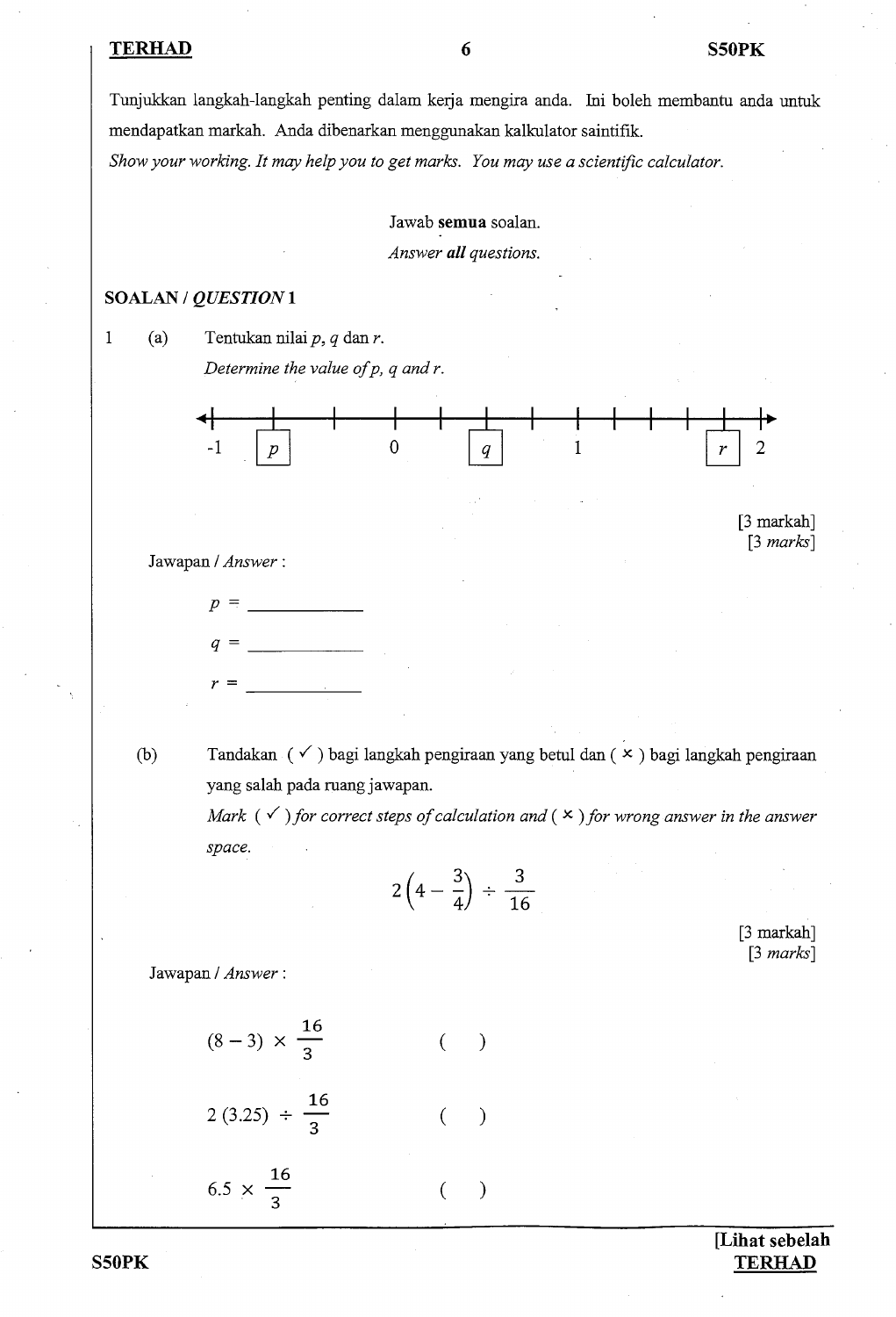(c)

1 Puan Salmah memberikan – daripada wangnya kepada sebuah pertubuhan anak .<br>6 yatim dan membelanjakan separuh dari baki yang tinggal. Sekiranya dia mempunyai RM 10,000 lagi, berapakah jumlah sebenar wangnya?

Puan Salmah gave  $\frac{1}{6}$  of her money to an orphan organization and spent half of the *amount left.* If *she still had* RM 10,000, *what is the total actual amount of her money?* 

> [4 markah] [4 *marks]*

Jawapan *I Answer:* 

**[Lihat sebelah TERHAD** 

10

 $\mathbf{1}$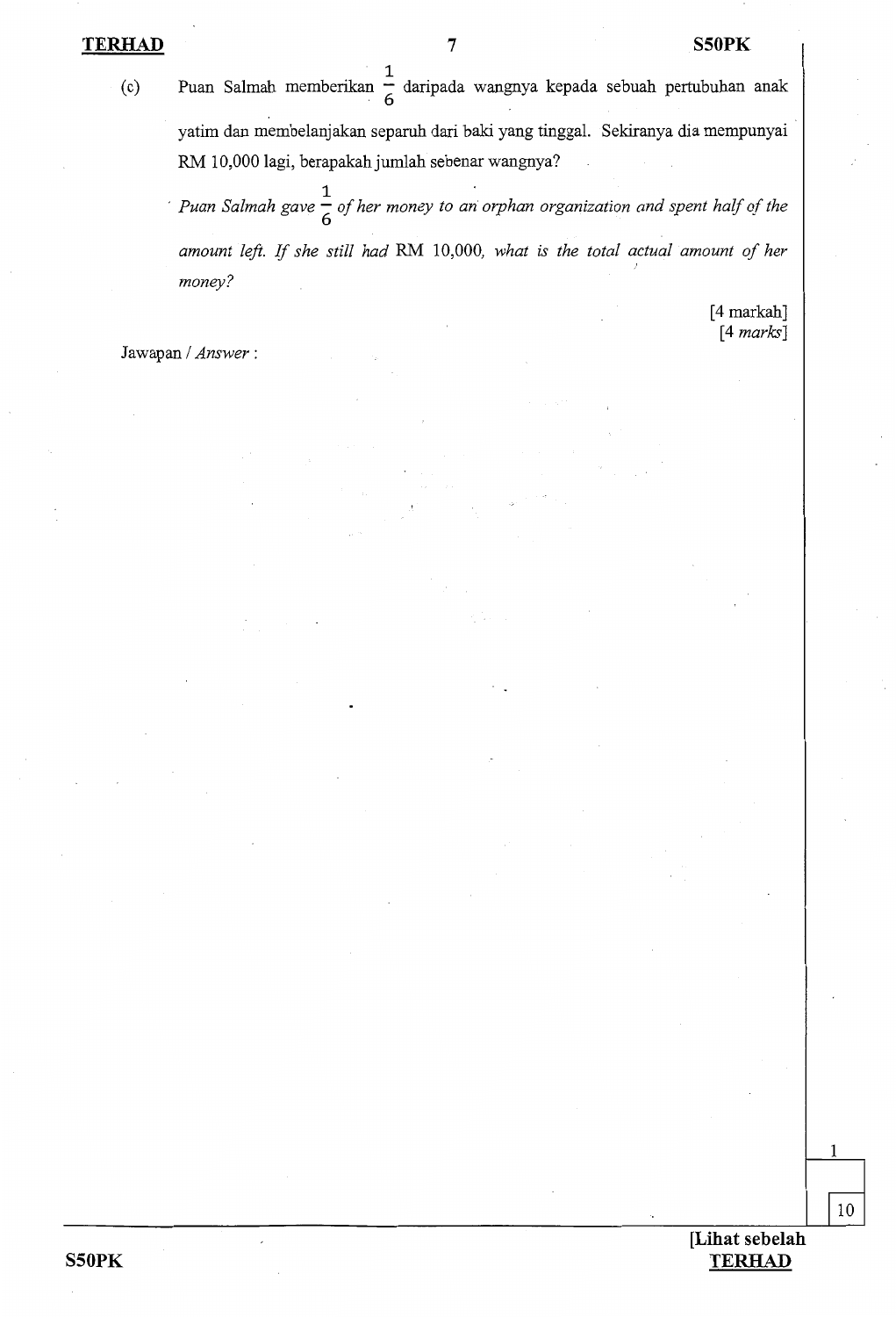[2 markah] [2 *marks]* 

### **SO ALAN I** *QUESTION* **2**

2 (a) (i) Rajah 2 (a) menunjukkan beberapa faktor bagi 32. *Diagram* 2 (a) *shows some factors of* 32. Lengkapkan rajah di bawah dengan faktor-faktor yang tertinggal. *Complete the diagram below by filling in the factors that are left behind.* 

Jawapan *I Answer* :



Rajah 2 (a) *Diagram* 2 (a)

(ii) Bulatkan faktor perdana sepunya bagi 12 dan 27. *Circle the common prime factors of* 12 and 27.

Jawapan / Answer:

A.  $\mathbf{1}$ B. 2 C. 3 D. 4

> **[Lihat sebelah TERHAD**

[1 markah] [1 *mark]*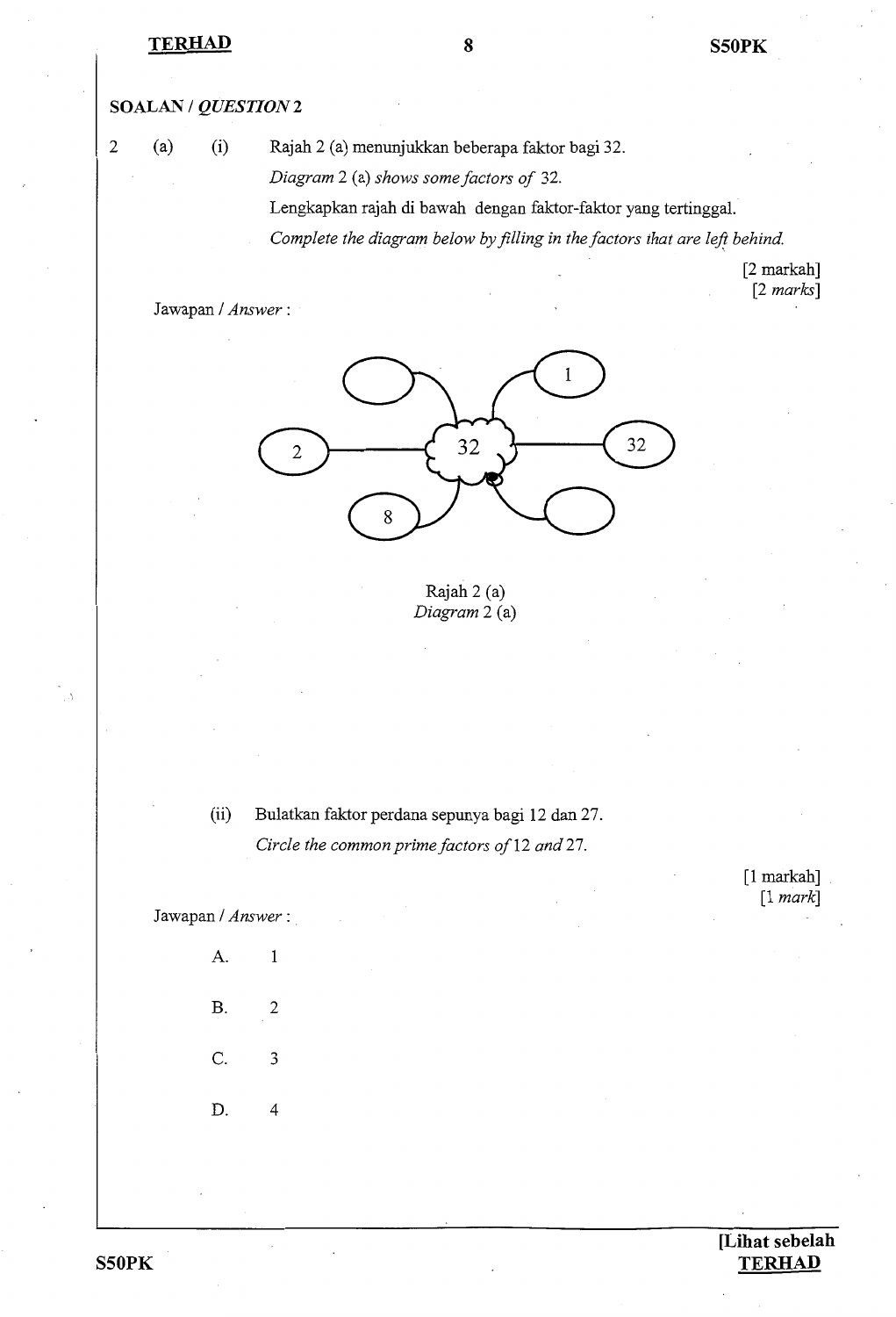(b) Lengkapkan operasi di bawah dengan mengisi petak-petak kosong dengan nombor yang sesuai:

*Complete the operation below by filling in the boxes using suitable numbers.* 

[4 markah] [4 *marks]* 

Jawapan *I Answer:* 



(c) Rajah 2 (c) menunjukkan tawaran baucer di sebuah pasaraya.

*Diagram 2 (c) shows the voucher offer in a supermarket.* 

| <b>TAWARAN BAUCER</b><br><b>VOUCHER OFFER</b> |                            |
|-----------------------------------------------|----------------------------|
| Pembelian melebihi RM 100                     | Pembelian melebihi RM 300  |
| Tawaran Baucer RM 10                          | Tawaran Baucer RM 50       |
| Purchases exceeding RM 100                    | Purchases exceeding RM 300 |
| Voucer Offer RM 10                            | Voucher Offer RM 50        |
|                                               | Rajah $2(c)$               |

*Diagram* 2 ( c)

Ahmad membeli sepasang kasut pada harga RM 250 dan sehelai baju pada harga RM 150. Berapa peratuskah bayaran minimum yang boleh dilakukannya?

*Ahmad buys a pair of shoes at a price of* RM 250 *and a piece of shirt at a price of*  RM 150. *What is the minimum percentage of his payment?* 

> [3 markah] [3 *marks]*

Jawapan *I Answer:* 

### **[Lihat sebelah TERHAD**

2

10

**S50PK**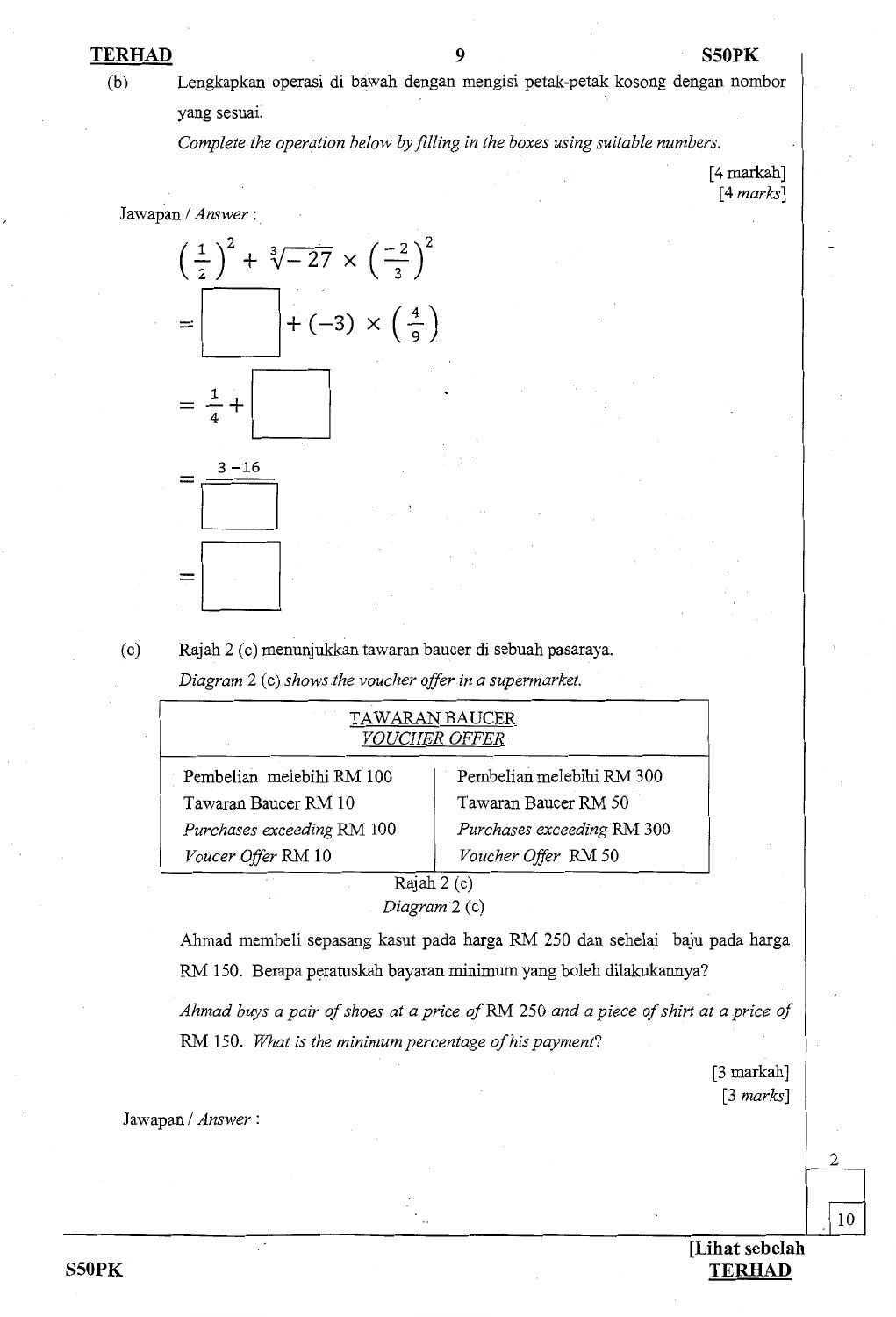### **SOALAN 3** *I QUESTION 3*

3 (a) Rajah 3 (a) menunjukkan *BCD* ialah garis lurus. *Diagram* 3 (a) *shows that BCD is a straight line.* 



Berdasarkan Rajah 3 (a), padankan pasangan sudut yang betul. *Based on the Diagram* 3 (a), *match the right pairs of angles.* 



Jawapan / Answer :



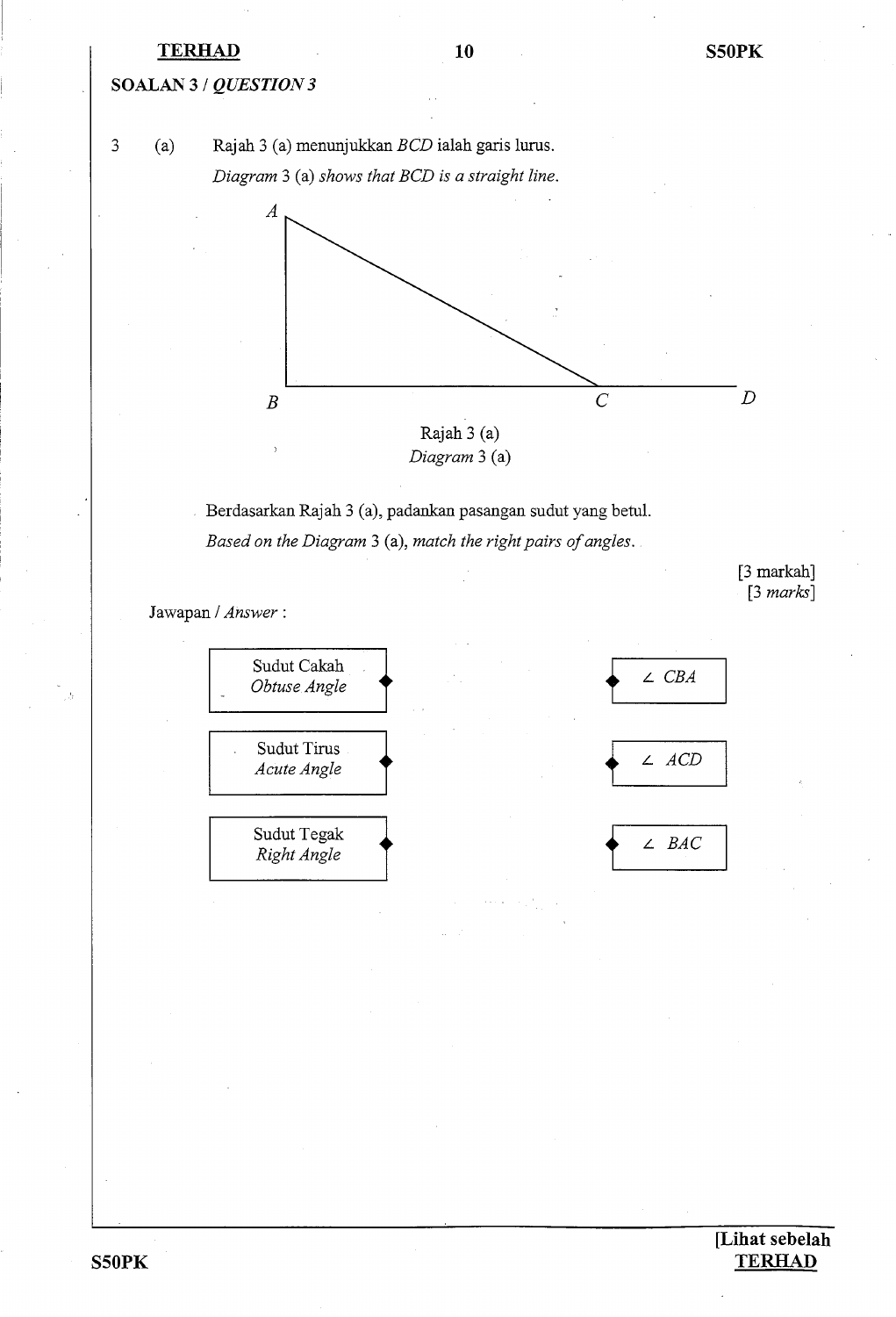[4 markah] [4 *marks]* 

(b) Rajah 3 (b) di ruang jawapan menunjukkan sebahagian daripada- sebuah segi tiga PQR.

*Diagram* 3 (b) *in the answer space shows a part of triangle PQR.* 

(i) Dengan menggunakan protraktor dan pembaris, lengkapkan segi tiga *PQR*  dengan  $QR = 6$  cm dan  $\angle PQR = 55^{\circ}$ .

*By using protractor and ruler, complete the triangle PQR with*  $QR = 6$  *cm and*  $\angle$  *PQR* = 55°.

(ii) Ukur panjang *PR.* 

*Measure the length of PR.* 

Jawapan *I Answer:* 

(i)

O p

(ii)  $PR =$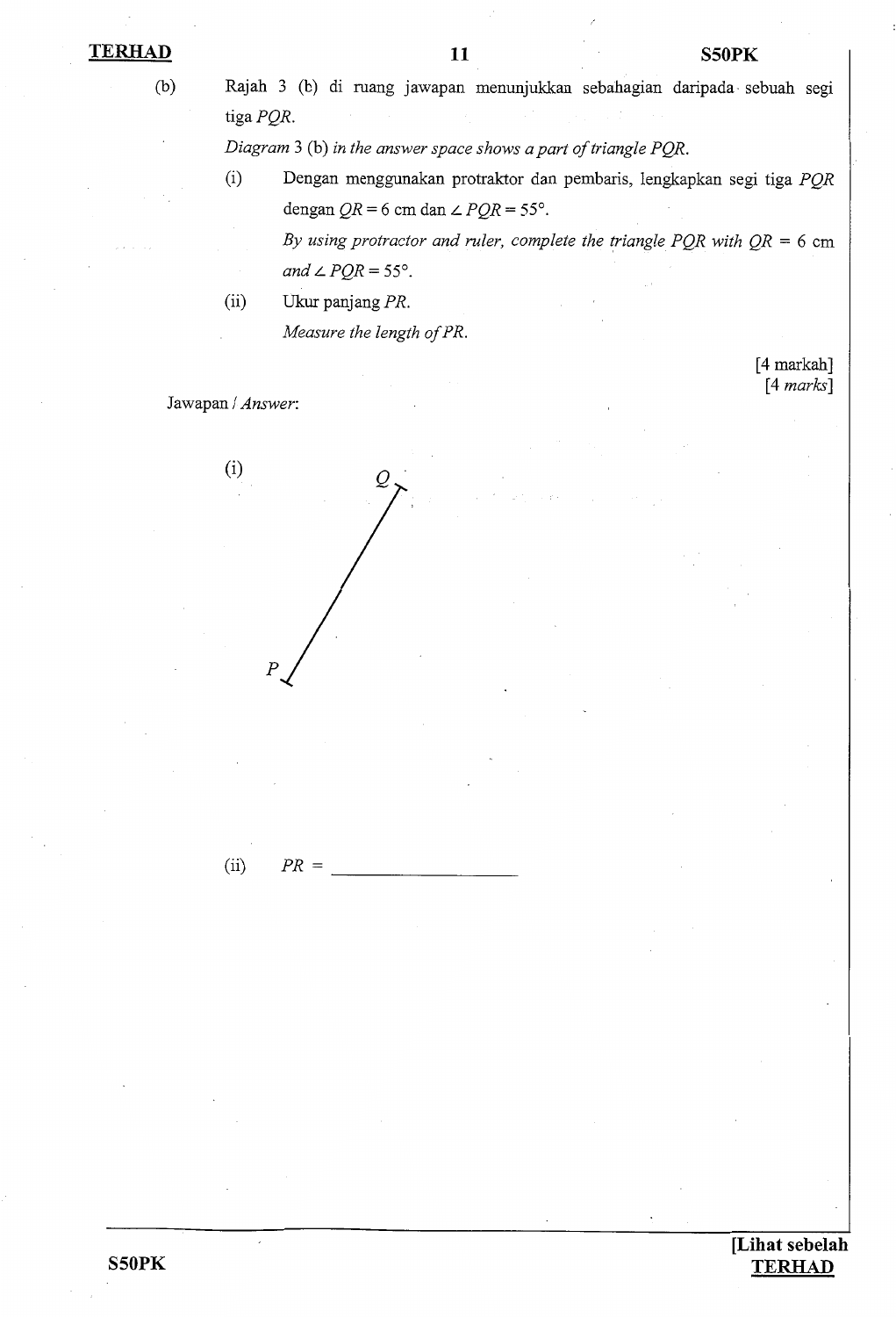

(c) Rajah 3 (c) menunjukkanjarak di antara 4 bandar P, Q, R dan S.

*Diagram* 3 ( c) *shows the distance between* 4 *towns P, Q, R and* S.



Rajah 3 (c) *Diagram* 3 ( c)

 $Diberi PQ$  adalah  $\frac{2}{5}$  daripada *PR*. Cari nisbah  $PQ:QR:RS$ .

*Given PQ is*  $\frac{2}{5}$  *of PR. Find the ratio of PQ* : *QR* : *RS.* 

[3 markah] [3 *marks]* 

**[Lihat sebelah TERHAD** 

Jawapan / Answer :

3

10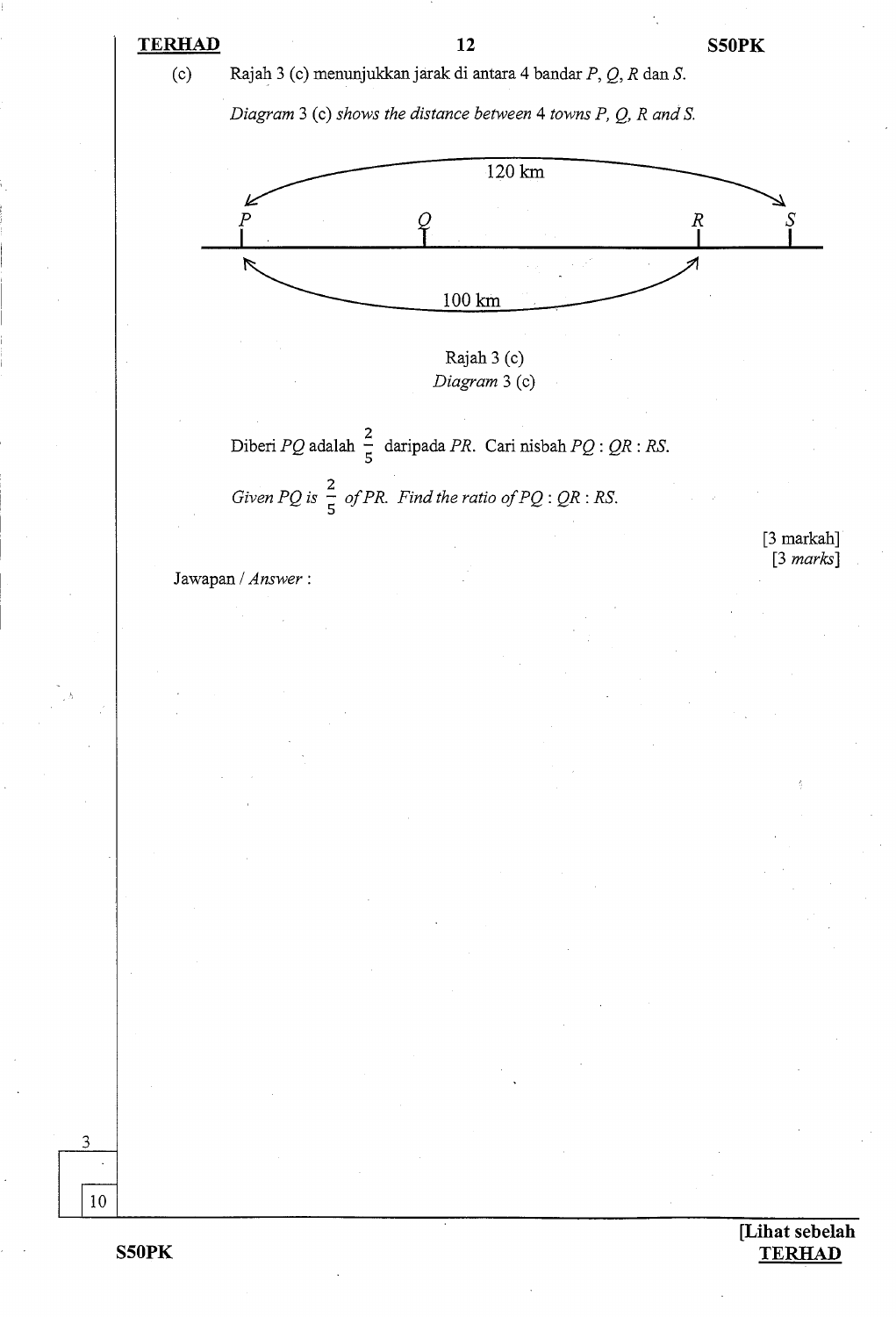### **TERHAD** 13 S50PK

[3 markah] [3 *marks]* 

### **SOALAN I** *QUESTION* **4**

4 (a) Dalam ruang jawapan, padankan setiap pepejal geometri tersebut dengan bentangannya.

*In the answer space, match each solid geometry with its net.* 

Jawapan / Answer:

Bentangan

*Net* 





Pepejal

*Solids* 

**[Lihat sebelah TERHAD**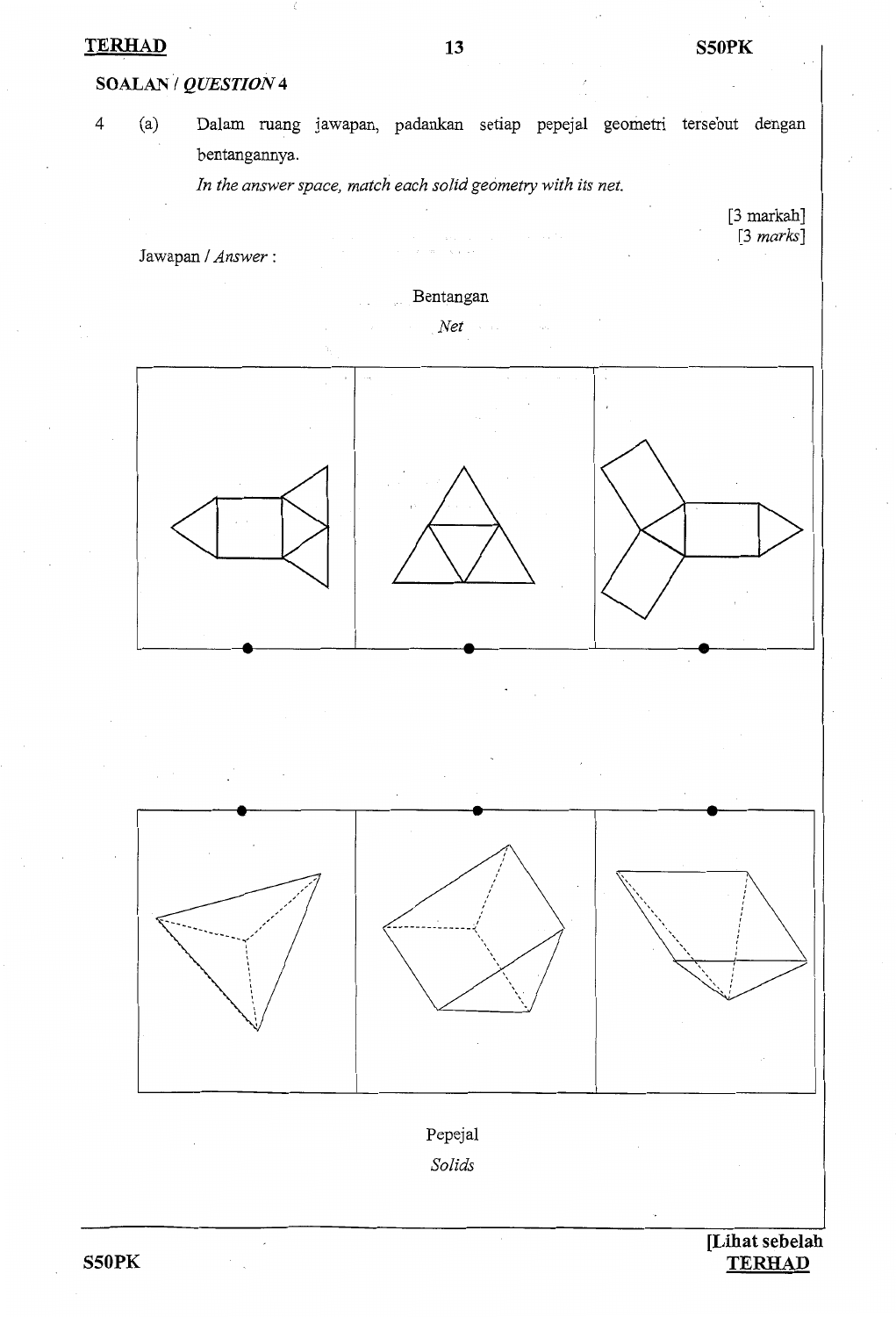### **TERHAD** 14 S50PK

(b) Rajah 4 (b) menunjukkan sebuah kuboid. Diberi tinggi kuboid adalah 4 cm dan lebamya 5 cm.

> *Diagram* 4 (b) *shows a cuboid. Given the height of the cuboid is* 4 cm *and its width is* 5 cm



Rajah 4 (b) *Diagram* 4 (b)

Hitung jumlah luas permukaan, dalam cm<sup>2</sup>, kuboid itu. *Calculate the total surface area, in* cm2 , *of the cuboid.* 

> [3 markah] [3 *marks]*

Jawapan *I Answer* :

**SSOPK**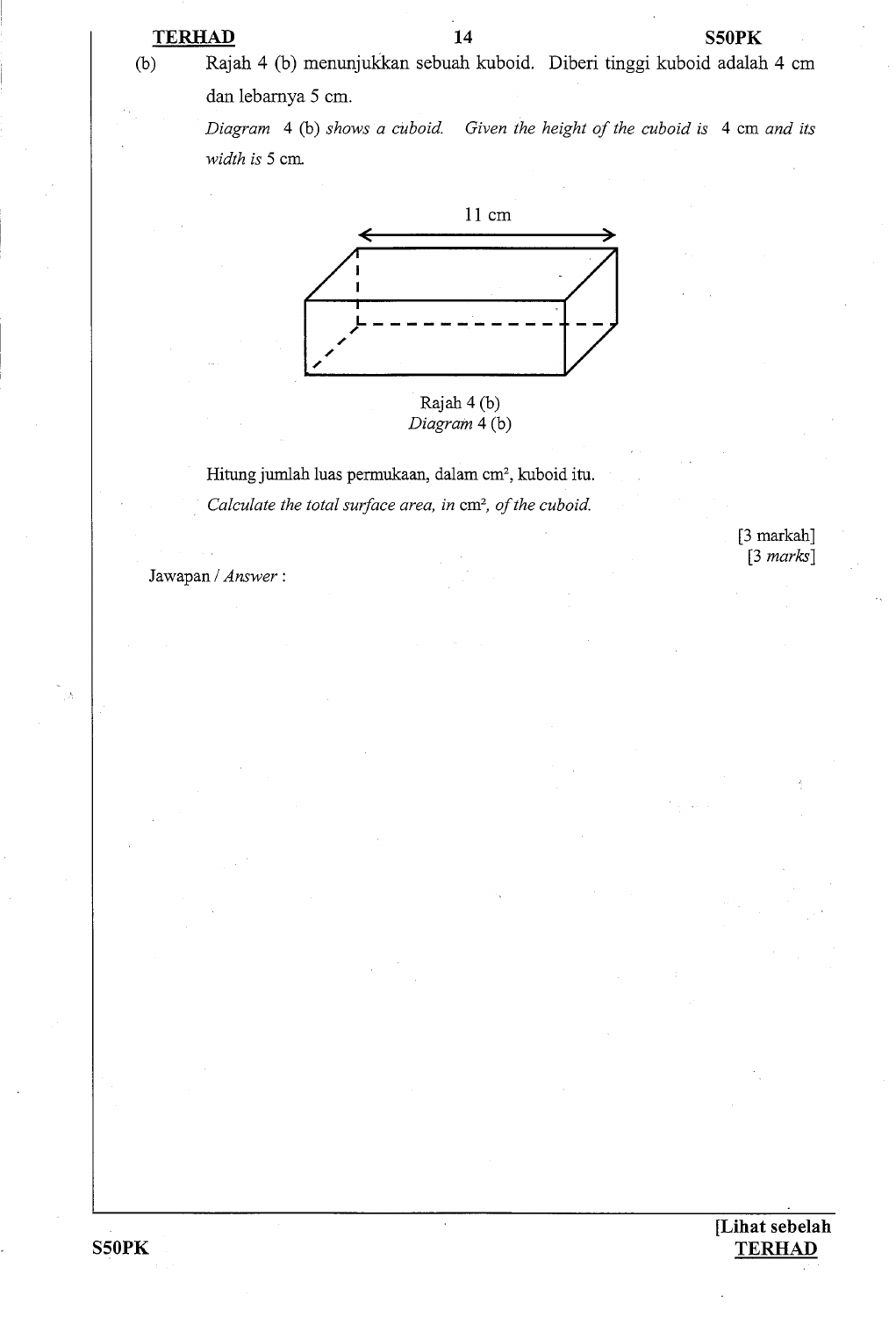### **15 SSOPK**

(c)

Rajah 4 (c) menunjukkan sebidang tanah pusaka yang ditinggalkan oleh bapa Balqis. Tanah tersebut akan dibahagikan kepada 3 bahagian untuk menanam pokok inanggis, durian dan rambutan. Separuh bulatan diperuntukkan untuk membina kolam ikan. · *Diagram* 4 ( c) *shows a plot of land which was abandoned by Balqis 's father. The land will be divided into* 3 *parts to plant mangosteens, durians and rambutans. A semicircular area was allocated to build a fish pond.* 



*Diagram* 4 ( c)

Balqis merancang untuk memagari sekeliling kawasan tanah tersebut termasuk kawasan pembahagian setiap tanaman pokok dan kolam ikan. Hitung panjang pagar, dalam m, yang diperlukan. Gunakan  $\pi = \frac{22}{7}$ . *Balqis plans to fence in the land area including the divisions of each plant trees and* 

*fish ponds.* Calculate the length of the fence, in m, as required. Use  $\pi = \frac{22}{7}$ .

[4 markah] [4 *marks]* 

Jawapan *I Answer* :

4

10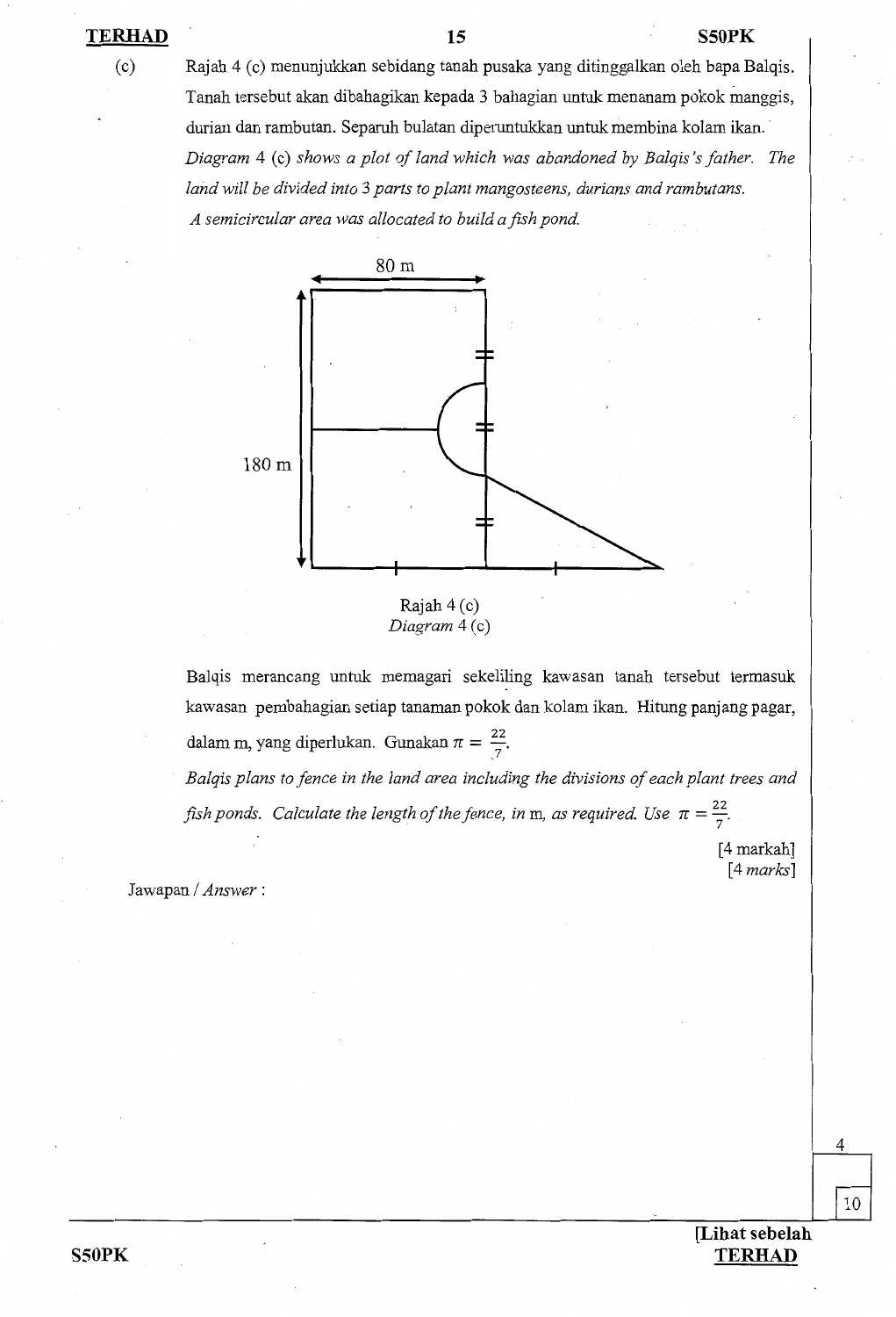### **SOALAN I** *QUESTION* **5**

5 (a) Isikan petak kosong yang berikut dengan symbol '= ' atau ' $\neq$ '. *Fill in the blanks with the symbol ' = ' or '*  $\neq$ *'.* 

> [4 markah] [4 *marks]*

Jawapan */Answer:* 

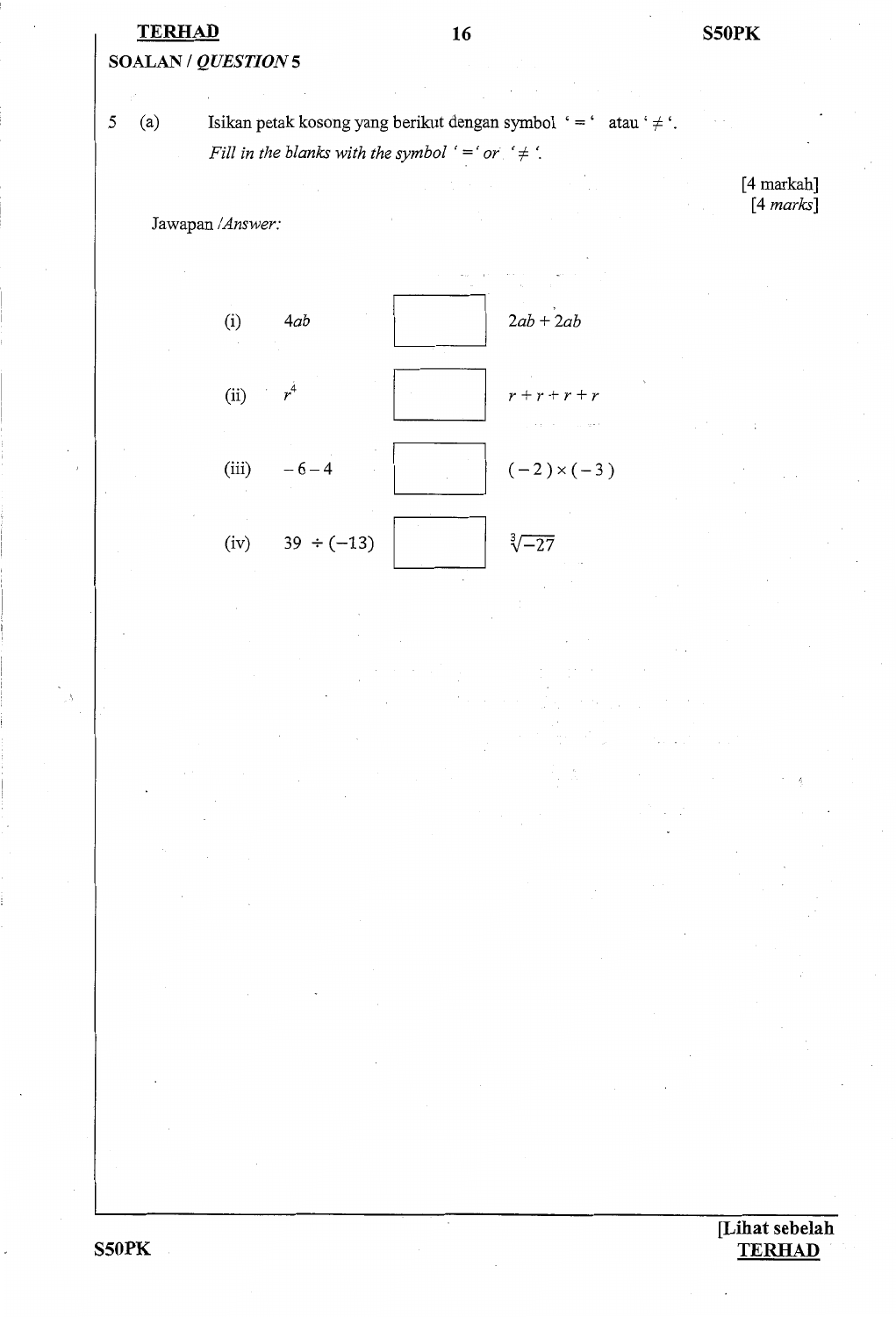(b)

### **17 SSOPK**

Rajah di ruang jawapan menunjukkan sebuah segi empat sama *ABCD. X* dan *Y*  adalah dua titik yang bergerak di dalam segi empat itu. *Diagram in the answer space shows a square ABCD. X and Y are two moving points inside the square.* 

Pada rajah di bawah,

*On the diagram below,* 

- (i) lukis lokus bagi titik *X* yang bergerak dengan keadaan sentiasa sama jarak dari  $B$  dan  $D$ . *draw the locus of the point Xwhich moves such that it's equidistant from B andD.*
- (ii) lukis lokus bagi titik *Y* yang bergerak dengan keadaan *AB= AY. draw the locus of point Y which moves such that AB= AY.*
- (iii) Seterusnya, tandakan dengan simbol  $\otimes$  kedudukan bagi persilangan lokus X dan lokus Y itu.

*Hence, mark with the symbol*  $\otimes$  *the intersection of the locus of X and the locus ofY.* 

> [3 markah] [3 *marks]*

Jawapan *I Answer* :



**[Lihat sebelah TERHAD**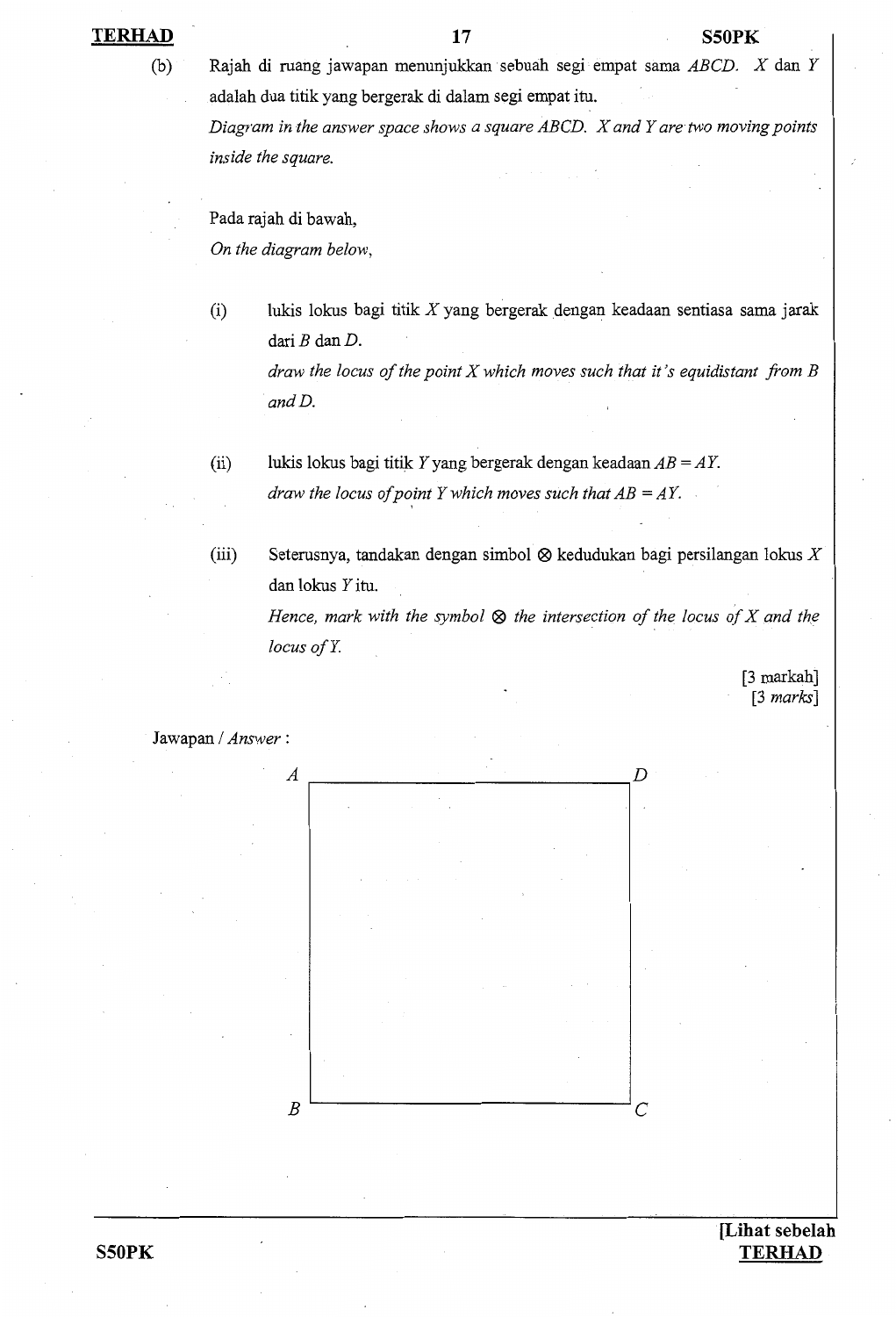



**18 SSOPK**  Setiap rajah di bawah,  $P'$  ialah imej bagi  $P$  di bawah suatu translasi. Dalam petak yang disediakan, nyatakan translasi tersebut dalam bentuk  $\binom{a}{b}$ . *Each of the diagrams below,* P' *is the image of P under a translation. Jn the box given, state the translation in the form of*  $\binom{a}{b}$ .

> [2 markah] [2 *marks]*

a)



 $\left\langle \begin{array}{c} P' \end{array} \right\rangle$  $\begin{matrix} P \ \end{matrix}$ 

 $\Delta$ 

 $\overline{\phantom{0}}$ 

/

**p** 

/ *v* 

/

/



b)

Jawapan *I Answer:* D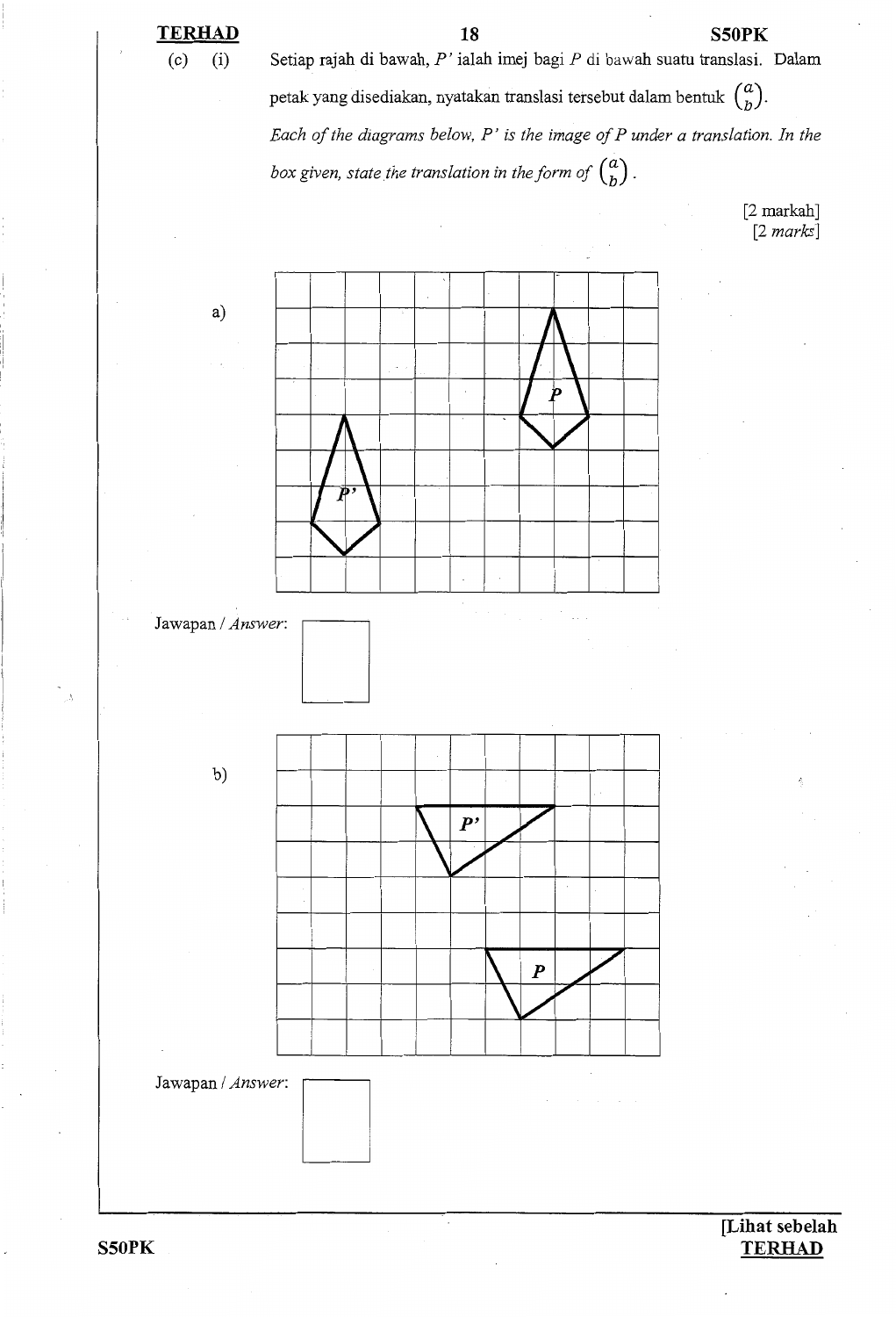(ii) Rajah 5 (c) (ii) menunjukkan bentuk-bentuk yang dilukis pada petakpetak kongruen segi tiga sama sisi.

*Diagram* 5 (c) (ii) *shows figures drawn on a tessellation of congruent equilateral triangles.* 

Di antara poligon A, B, C dan D, bulatkan imej bagi *R* di bawah suatu pantulan.

*Within the polygons* A, B, C *and* D, *circle the image of R under a certain reflection.* 

Jawapan *I Answer:* 



Rajah  $5$  (c) (ii) *Diagram* 5 (c) (ii)

> [1 markah] [1 *mark]*



5

10

**S50PK**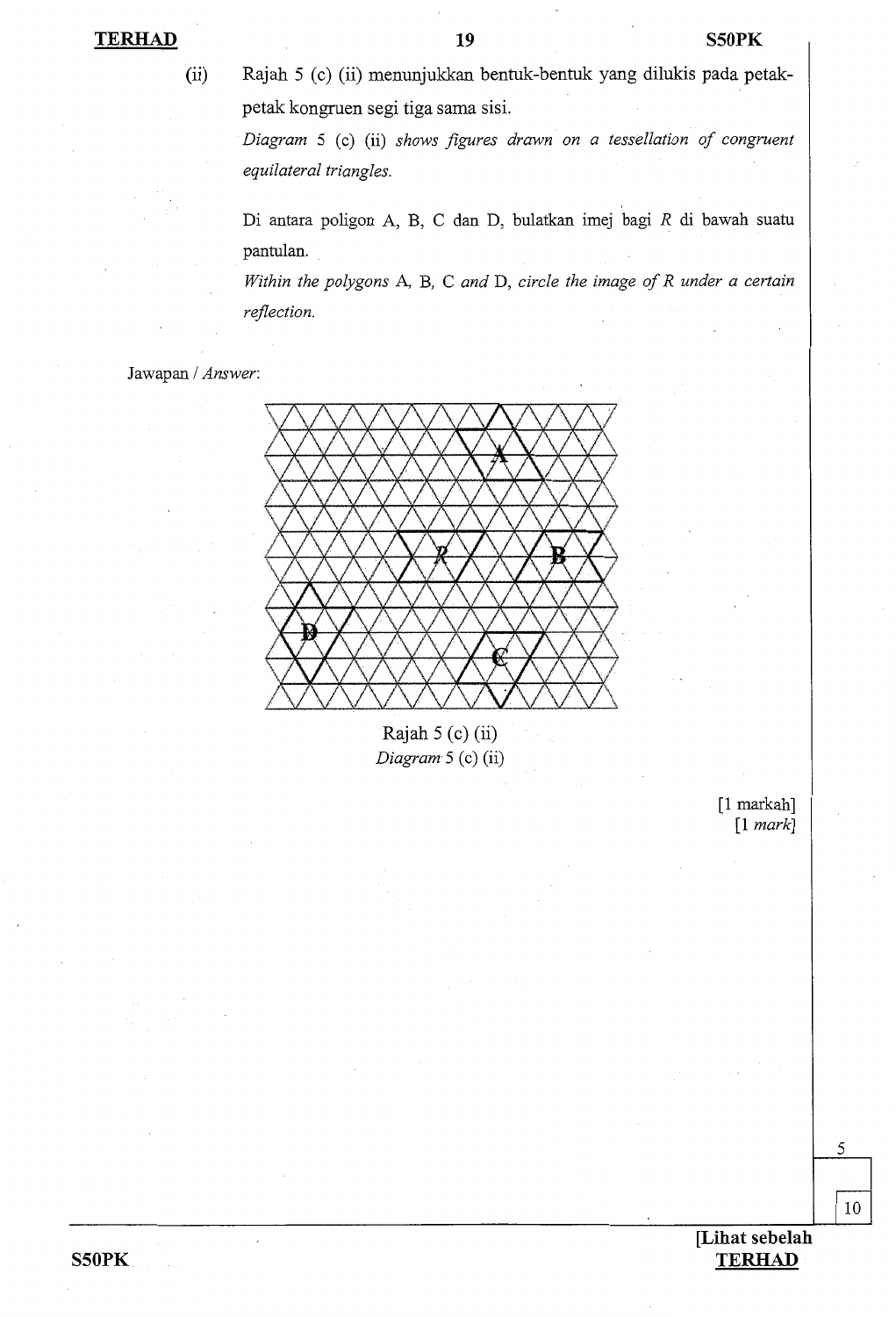### **TERHAD SOALAN I** *QUESTION* **6**

6 (a) Nyatakan sama ada rajah berikut adalah poligon. Bulatkanjawapan anda. *State whether the following diagrams are polygons. Circle your answers.* 

> [3 markah] [3 *marks]*





(b)

(i) Rajah 6 (b) (i) menunjukkan sebuah bulatan berpusat 0. *NOP* adalah garis lurus. Cari nilai bagi *x.* 

*Diagram* 6 (b) (i) *shows a circle with centre* 0. *NOP is a straight line. Find the value of x.* 



Rajah 6 (b) (i) *Diagram* 6 (b) (i)

[I markah] [1 *mark]* 

Jawapan *I Answer* :

*x= \_\_\_\_ \_*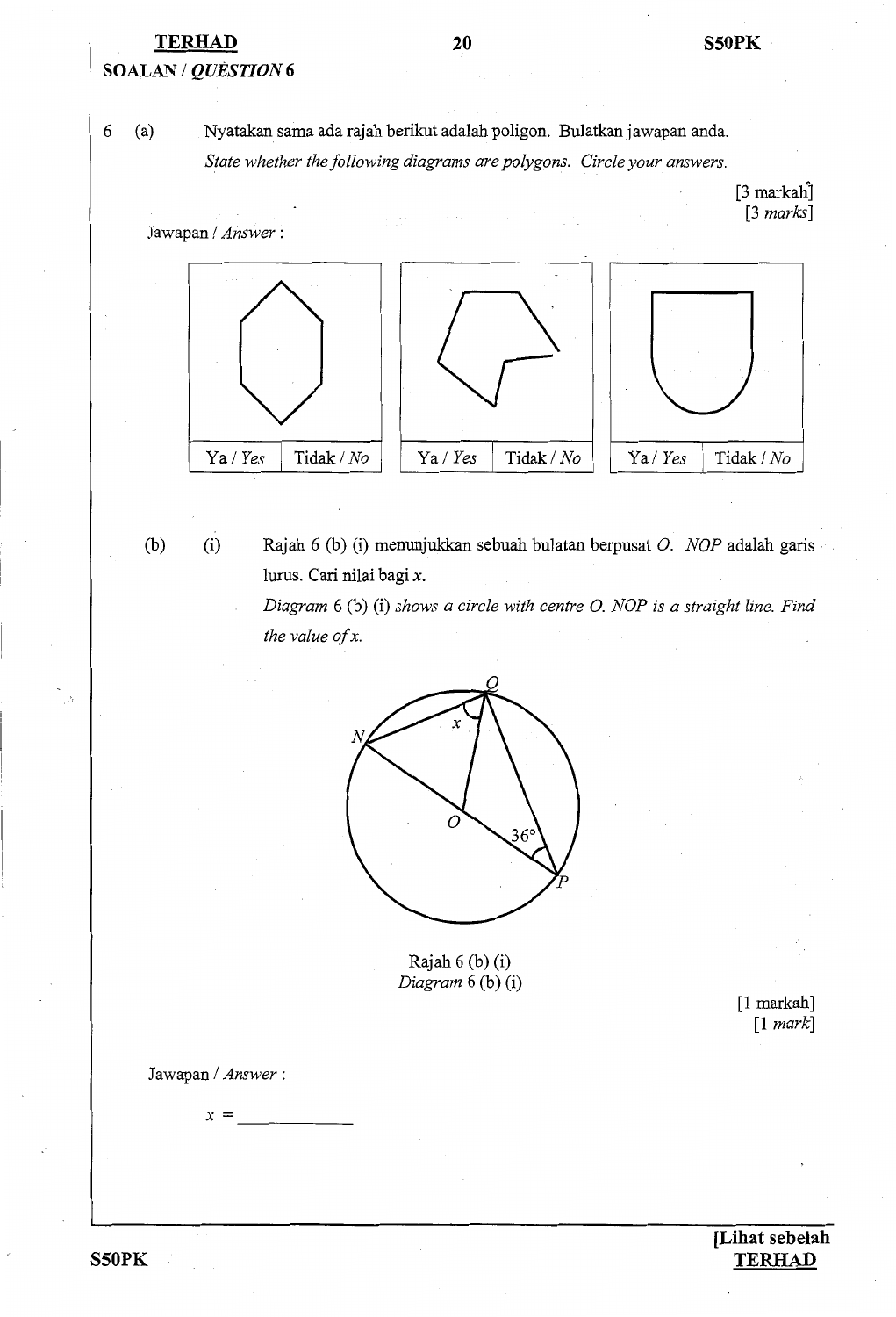**TERHAD 21 S50PK** 

[3 markah] [3 *marks]* 

[3 markah]

**TERHAD** 

10

(ii) Rajah 6 (b) (ii) menunjukkan sebuah bulatan berjejari 7 cm. Cari luas kawasan berlorek. Gunakan  $\pi = \frac{22}{7}$ . *Diagram* 6 (b) (ii) *shows a circle with radius* 7 cm. *Find the area of the* 

shaded region. Use  $\pi = \frac{22}{7}$ .



*Diagram* 6 (b) (ii)

Jawapan *I Answer* :

(c) Letakkan digit-digit 1, 2, 3, 4, 5 dan 6 dalam bulatan-bulatan pada Rajah 6 (c) supaya hasil tambah pada setiap sisi segitiga ialah 1\_2.

*Place the digits* l, 2, 3, 4, 5 *and* 6 *in the circles in Diagram* 6 (c) *so that the sum of each side of the triangle is* 12.

*[3marks]*  Jawapan *I Answer* : . Rajah 6 (c) *Diagram* 6 (c) **[Lihat sebelah**  6

### **S50PK**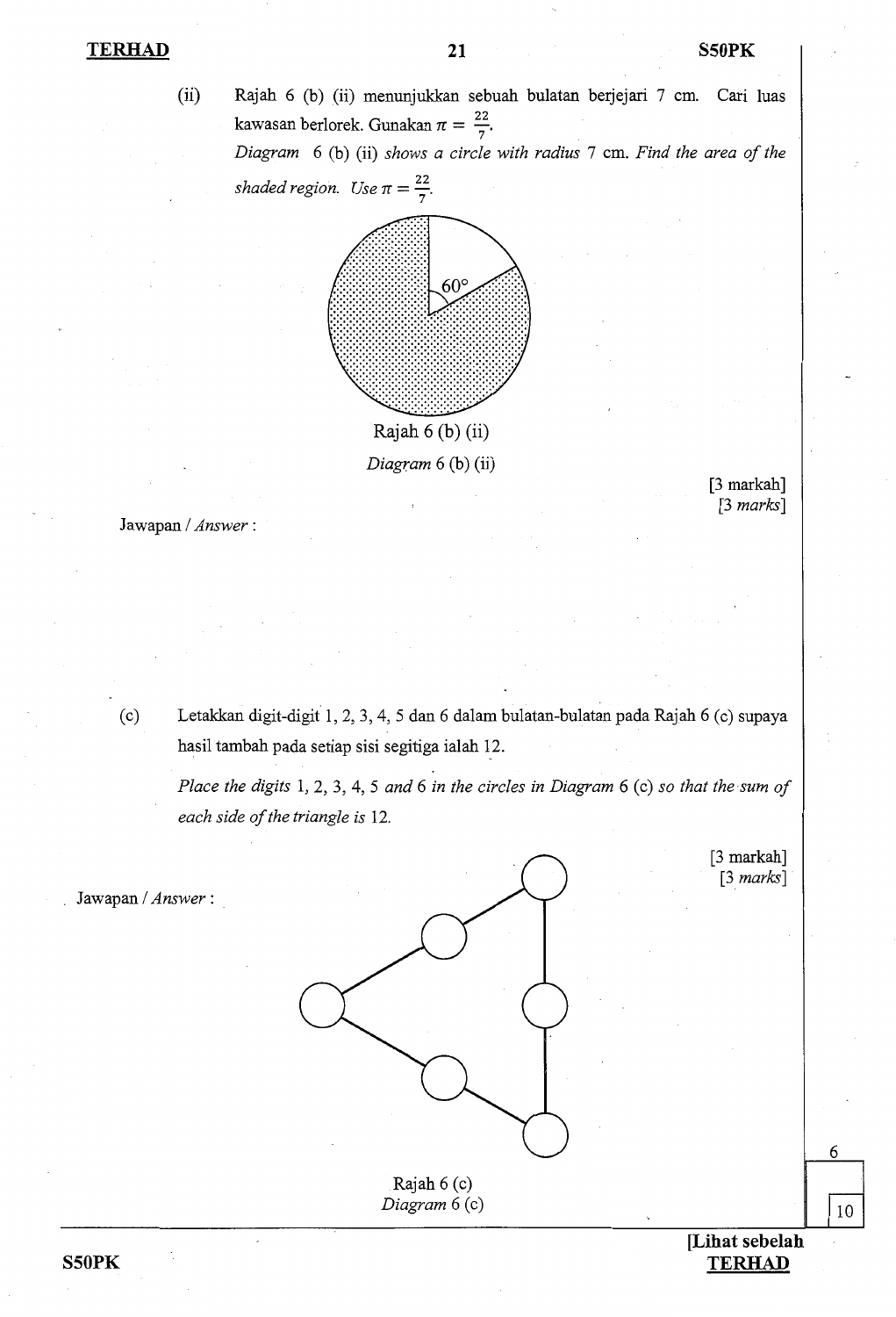# **TERHAD 22** S50PK

**SO ALAN I** *QUESTION* **7** 

7 (a) Sebuah poster berbentuk: segi tiga bersudut tegak. Ukuran sebenar sisi-sisi poster tersebut ialah 18 unit, 24 unit dan 30 unit masing-masing. Dengan menggunakan skala 1 : 3, lukiskan poster tersebut pada grid segi empat sama di ruang jawapan.

> *The shape of a poster is a right angle triangle. An actual size of the poster is* 18 units, 24 units *and* 30 units *respectively. By using the scale* 1 : 3, *draw the poster on the grid of square in the answer space.*

> > [3 markah] [3 *marks]*

### Jawapan *I Answer* :

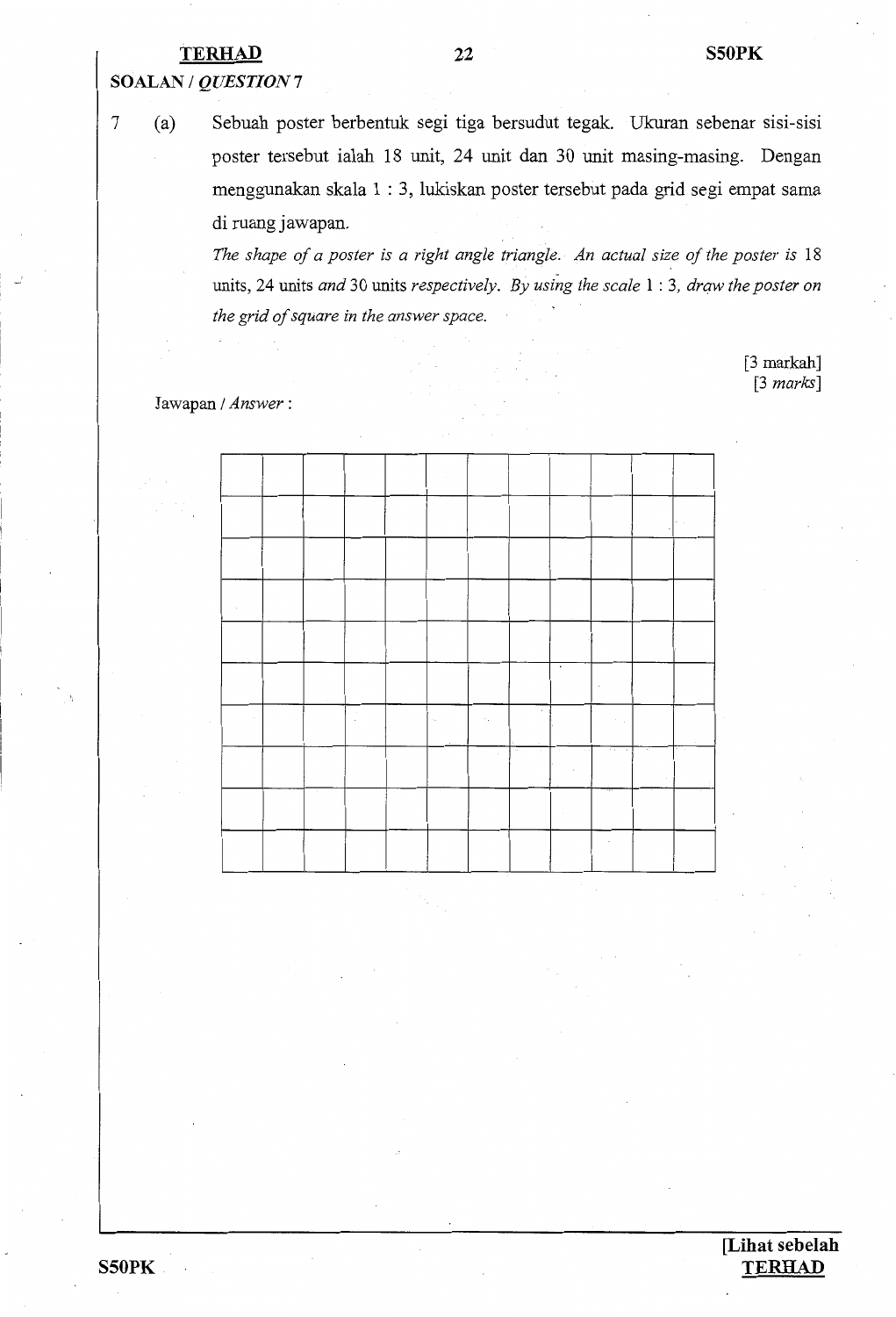### **TERHAD 23 S50PK**.

[3 markah] [3 *marks]* 

### (b) (i) Permudahkan:

*Simplify:* 

$$
\frac{q^{-8} \times q^6}{q^{-2}}
$$

. (ii) Cari nilai bagi *Find the value of* 

$$
\frac{(3^2 \times 3)^{\frac{1}{3}}}{(3^{\frac{3}{2}} \div 3^2)^2}
$$

Jawapan *I Answer* :

(i)

(ii)

(c) Dengan menggunakan pembaris dan jangka lukis sahaja, bina sebuah segi empat selari *ABCD.* 

*By using only a ruler and a pair of compasses, construct the parallelogram ABCD.* 



[4 markah] [4 *marks]* 

Jawapan *I Answer:* 

*B c* 

7

10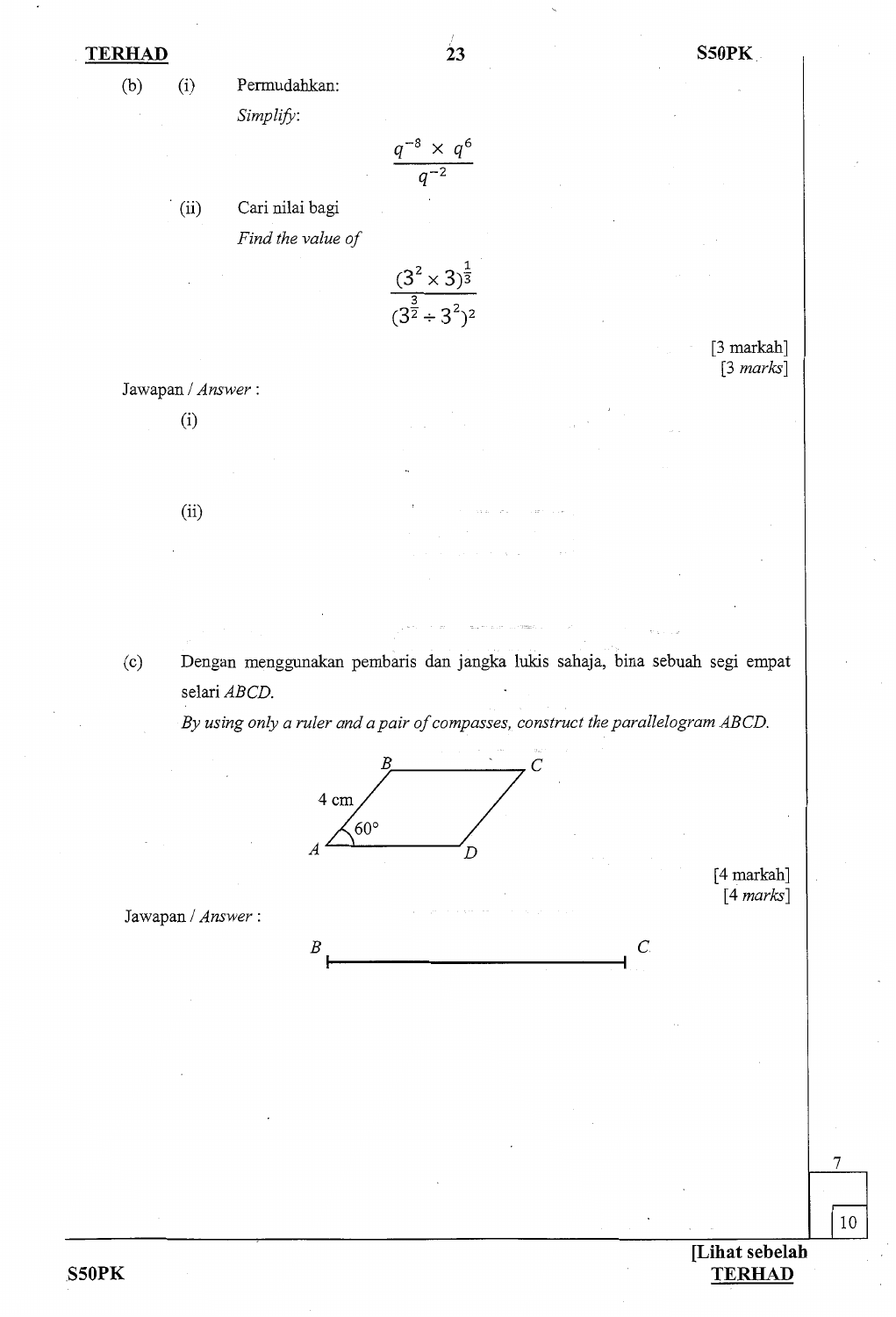### **TERHAD 24 SSOPK**

### **SO ALAN I** *QUESTION* **8**

8 (a) Dalam ruang jawapan, tanda  $(\checkmark)$  pada padanan ketaksamaan linear yang betul dengan garis nombornya dan tandakan  $( x )$ pada padanan ketaksamaan linear yang salah dengan garis nombomya.

> *In answer space, mark*  $\left(\sqrt{2}\right)$  *in the linear inequalities matching with line number that is correct and mark*  $(\times)$  *in linear inequalities matching with the line number that is wrong.*

> > [3 markah] [3 *marks]*









 $\subset$ 

 $\subset$ 



**[Lihat sebelah TERHAD** 

**SSOPK**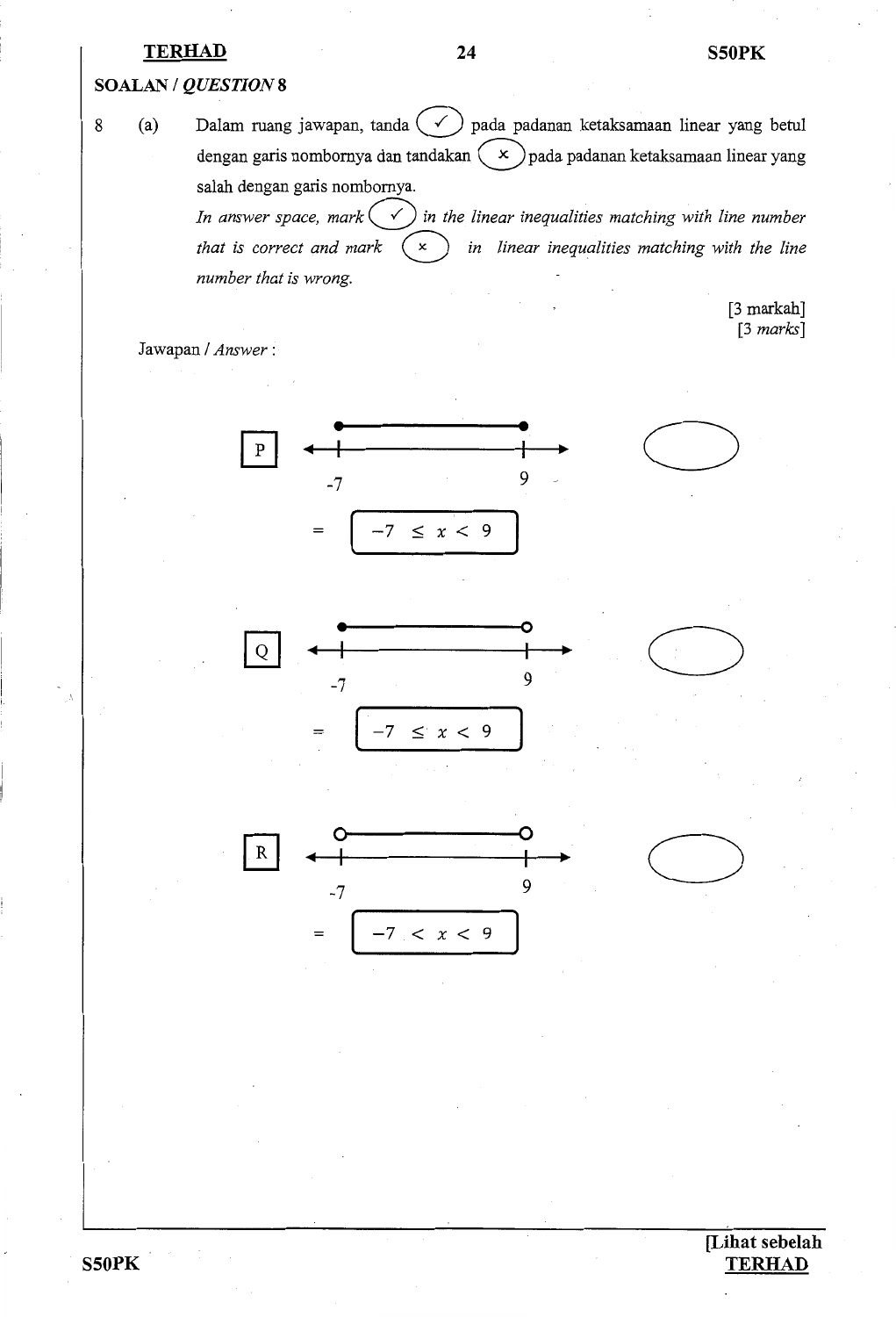### **TERHAD** 25 S50PK

- (b) Rajah 8 (b) pada ruang jawapan menunjukkan sebuah sisiempat *KLMN*. *Diagram* 8 (b) *in the answer space shows a quadrilateral KLMN.* 
	- (i) Pada rajah itu, lukis imej sisiempat *KLMN* di bawah satu putaran 90° lawan arah jam berpusat P.

On the diagram, draw the image of quadrilateral KLMN under a rotation of 90 ° *anticlockwise about centre* P.

> [3 markah] [3 *marks]*

(ii) *D'* ialah imej bagi titik *D* di bawah putaran yang sama. Nyatakan titik *D'. D 'is the image of point D under the same rotation. State the point D'.* 

> [1 markah] [1 *mark]*

Jawapan *I Answer* :

(i)





(ii)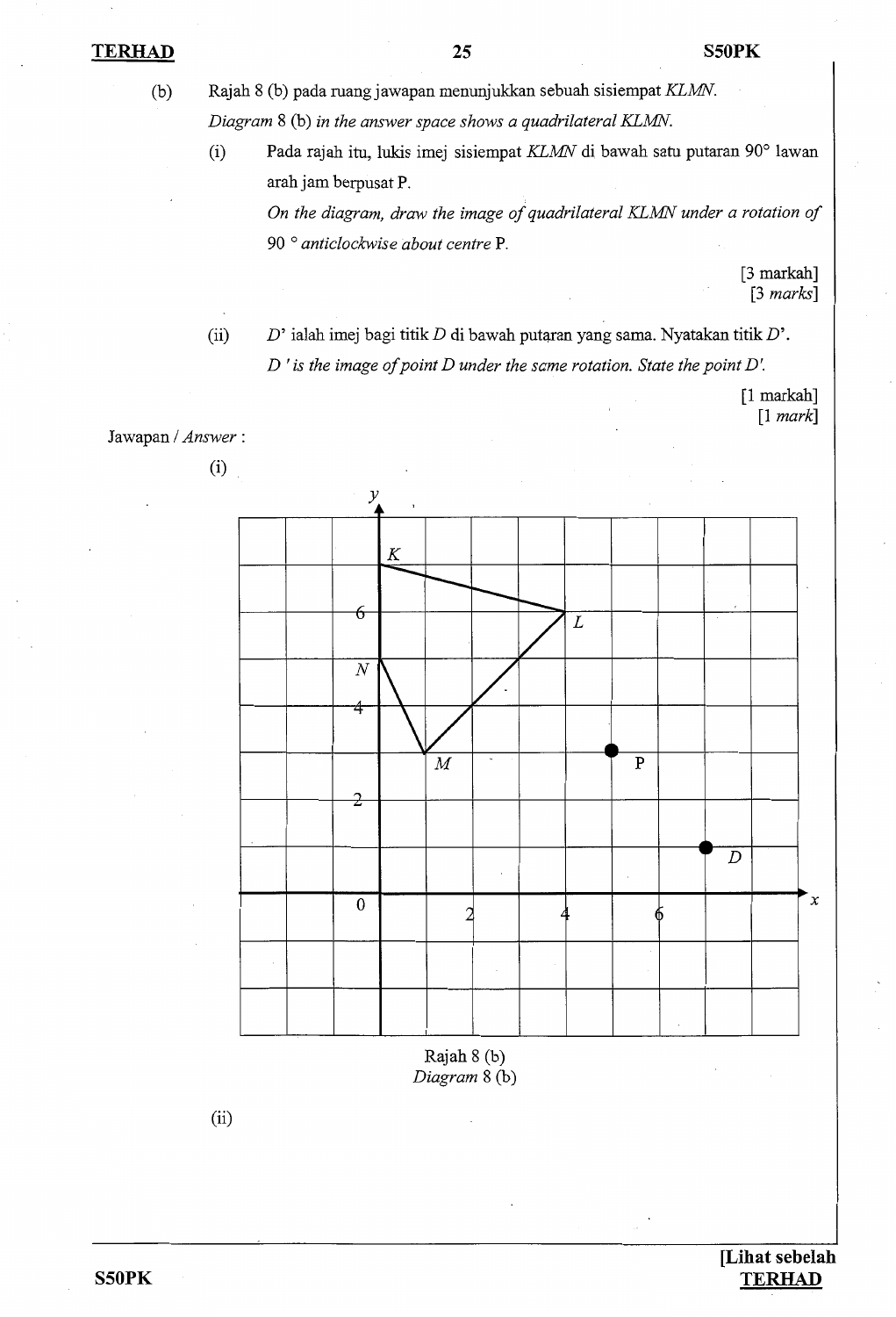### **TERHAD 26 SSOPK**

( c) Muatan maksimum sebuah lori pasir ialah 6 800 kg. Tentukan bilangan trip lori yang boleh membawa 97 000 kg pasir untuk membina sebuah bangunan koperasi sekolah. *Maximum load of a lorry is 6 800 kg of sand. Determine the number of trips that can be loaded with* 97 000 *kg of sand to build up a cooperative school building.* 



Jawapan *I Answer* :

[3 markah] [3 *marks]* 

8

10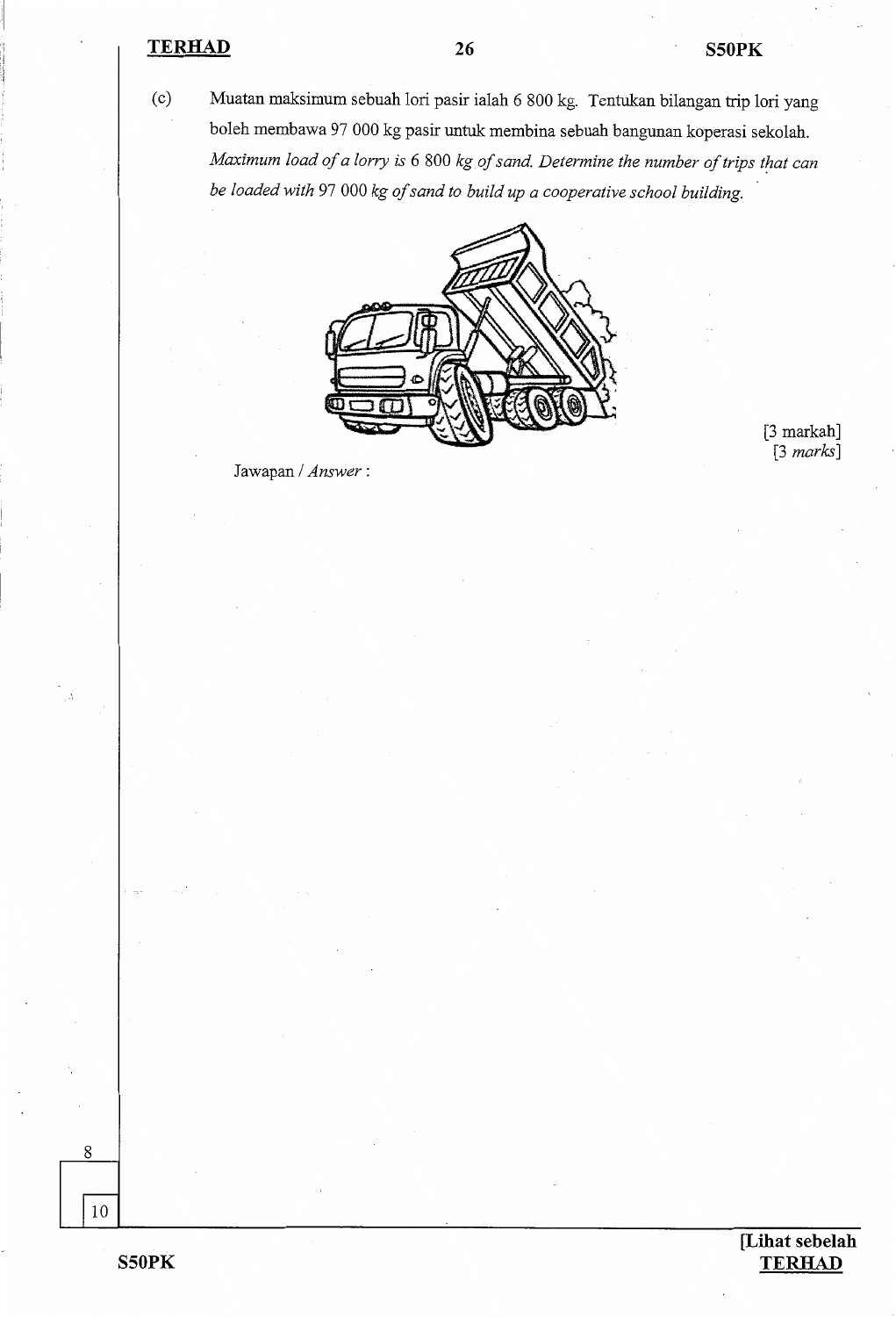### **SOALAN** *I QUESTION* **9**

9 (a) (i) Kembangkan:

*Expand:* 

[1 markah] [1 *mark]* 

**SSOPK** 

Jawapan *I Answer* :

**A.**  $z^2 + 7zy - 3xz$ **B.**  $z^2 + 7zy + 3xz$ **c.**  $z^2 - 7zy - 3xz$ **D.**  $z^2 - 7zy + 3xz$ 

(ii) Faktorkan ungkapan-ungkapan berikut selengkapnya. *Factorise the following expressions completely.* 

- a)  $xy + x$
- b)  $36 81h^2$

Jawapan *I Answer* :

(ii) a)

b)

(b) Ungkapkan pecahan algebra berikut dalam bentuk termudah. *Express the following algebraic fraction in the simplest form.* 

$$
\frac{4p}{p^2-9} \div \frac{8p^2}{p+3}
$$

[3 markah] [3 *marks]* 

[3 markah] [3 *marks]* 

Jawapan *I Answer:*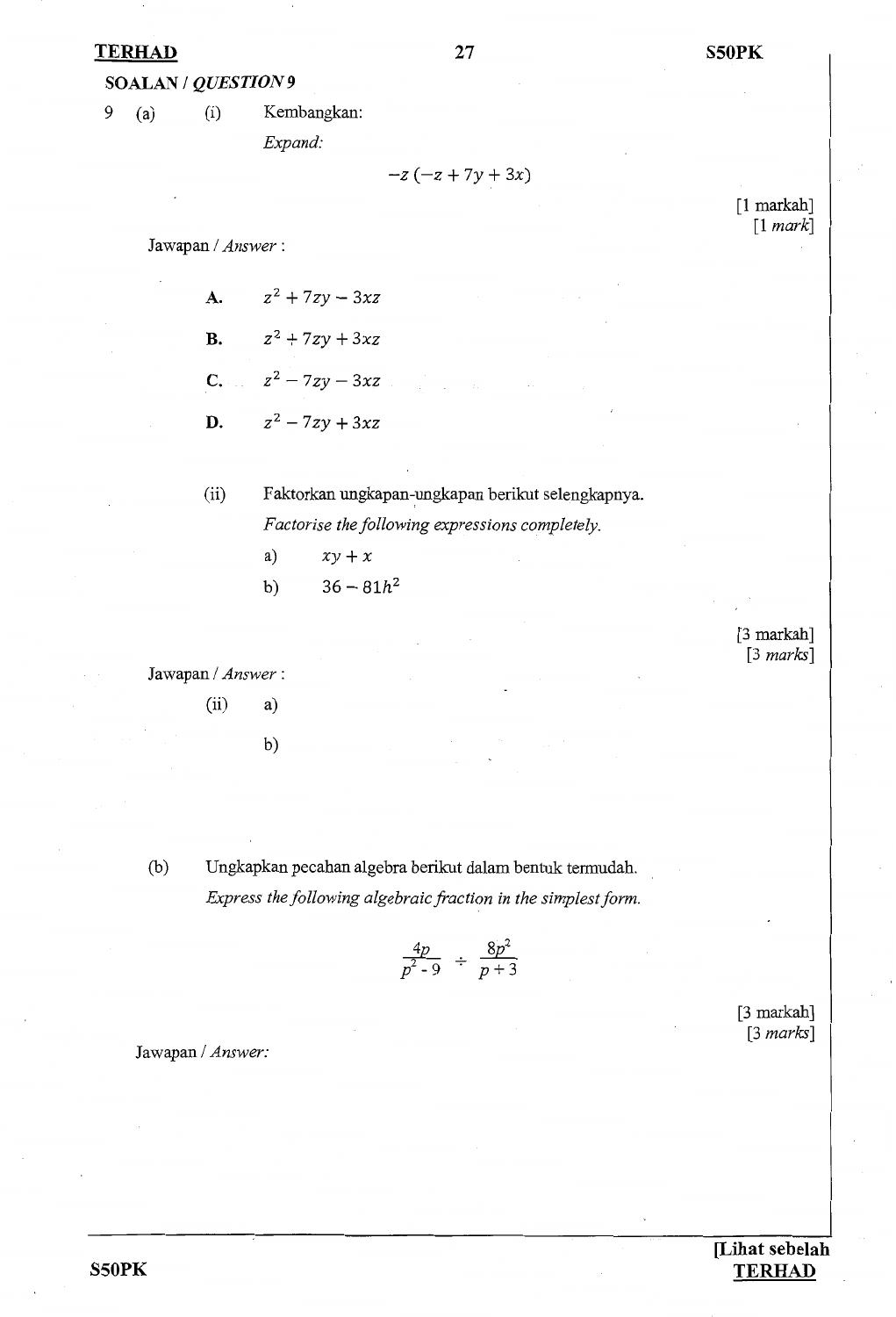(c) Rajah 9 (c) menunjukkan sebuah satah Cartesan.

*Diagram* 9 ( c) *shows a Cartesian plane.* 



Rajah 9 (c) Diagram 9 (c)

(i) Tentukan koordinat titik tengah bagi garis lurus yang menghubungkan titik  $P$  dan  $Q$ .

*Determine the coordinate of the midpoint of the straight line that joint point PandQ.* 

(ii) Kira panjang bagi *PQ. Calculate the length of PQ.* 

[2 markah] [2 *marks]* 

**[Lihat sebelah TERHAD** 

[1 markah] [1 *mark]* 

Jawapan *I Answer:* 

(i)

(ii)

**SSOPK** 

9

10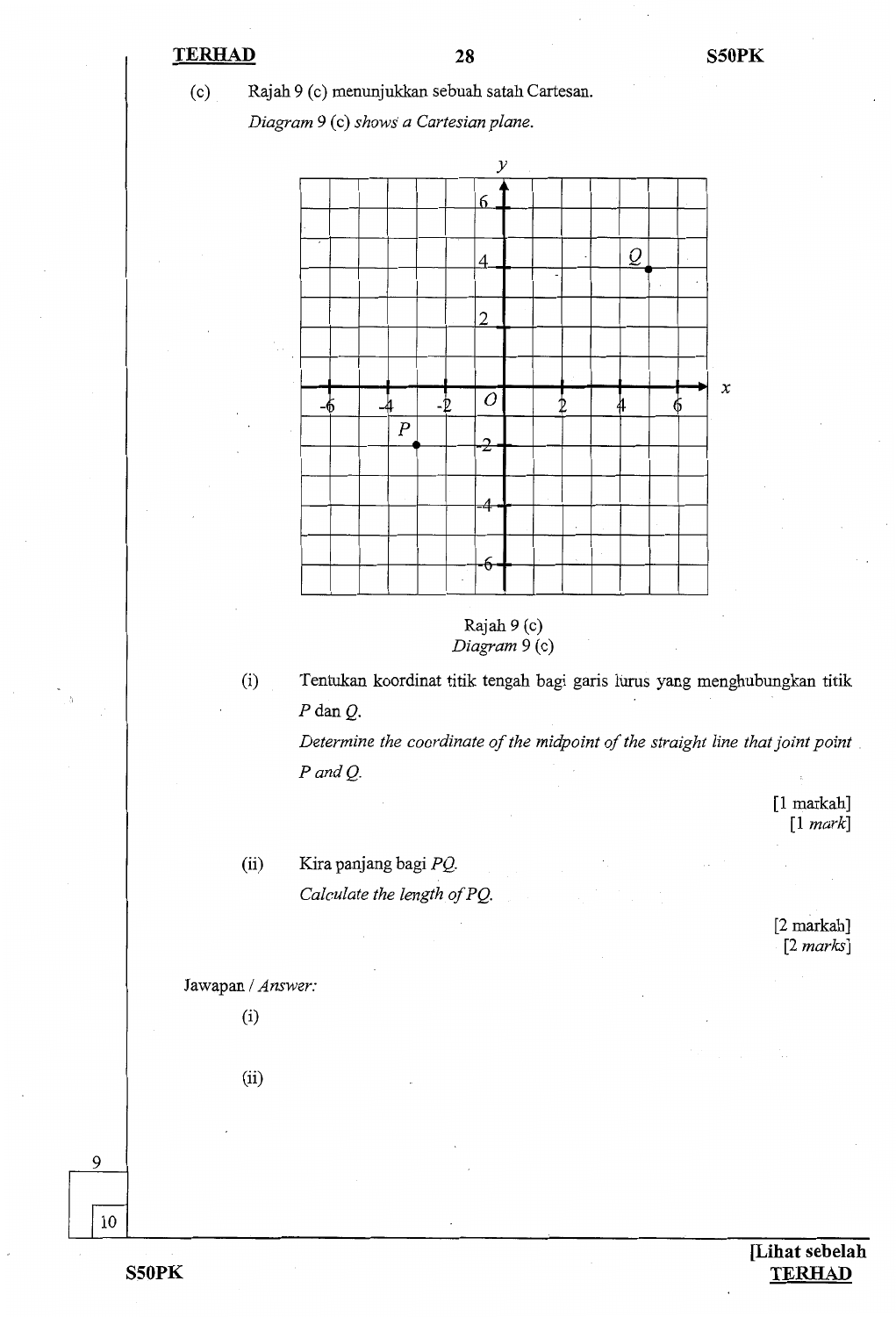### **TERHAD** 29 S50PK

### **SOALAN I** *QUESTION* **10**

10 (a) Rajah 10 (a) ialah sebuah carta pai menunjukkan beberapajenama telefon pintar yang digunakan oleh sekumpulan pelajar.

*Diagram* IO (a) *is a pie chart showing the brands of smart phones that are used by a* 



*Diagram* 10 (a)

(i) Jumlah pelajar yang menggunakan jenama C ialah 168 orang. Tentukan bilangan pelajar yang menggunakan jenama B. *The total number of brand* C *that are used is* 168 *students. State the number* 

*of students using brand* B.

(ii) Nyatakanjenama yang paling banyak digunakan. *State the brand that are used the most.* 

> [3 markah] [3 *marks]*

Jawapan / Answer:

(i)

(ii)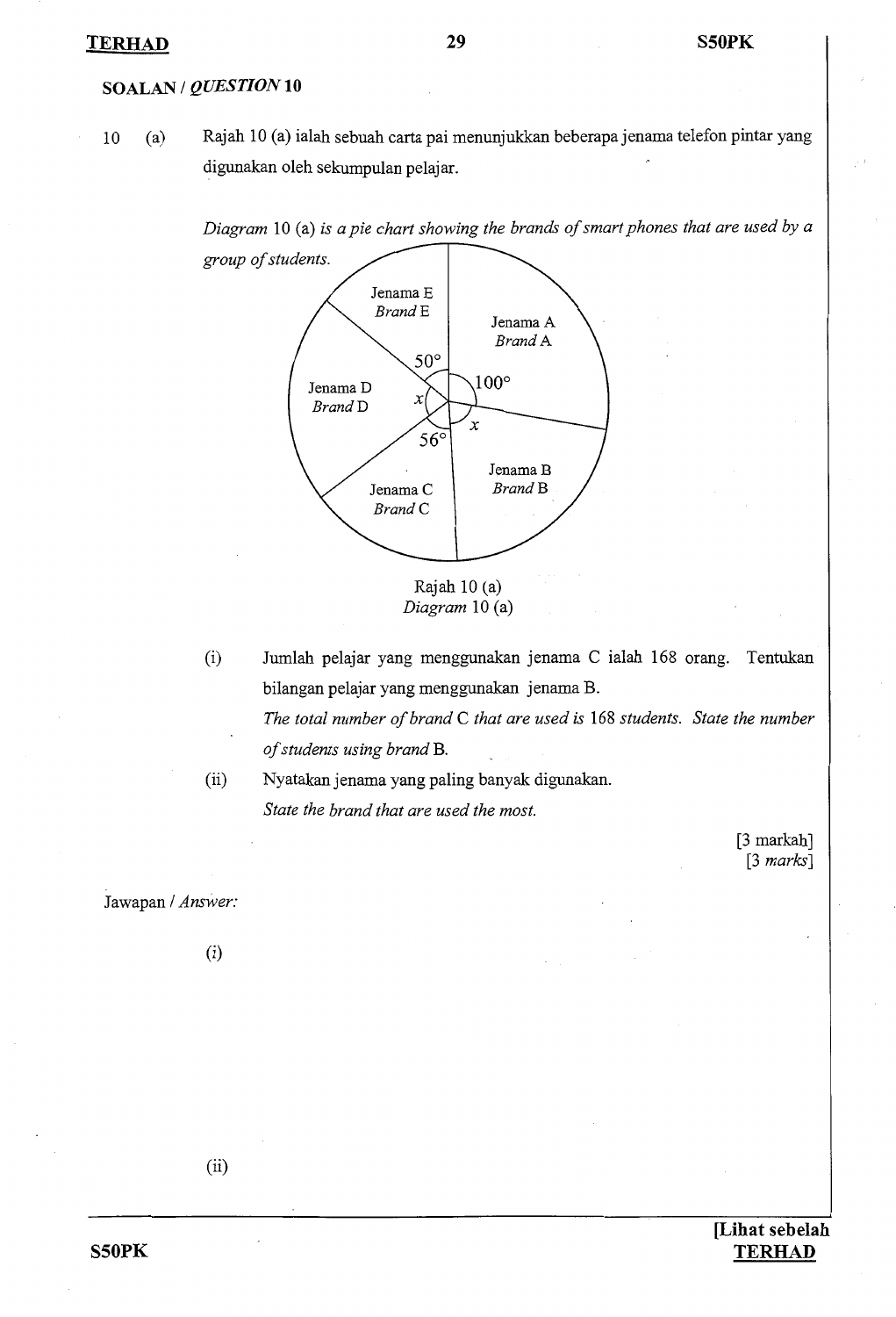### **TERHAD 30 SSOPK**

(b) Gunakan kertas graf di halaman 31 untuk menjawab soalan ini. *Use the graph paper on page* 31 *to answer this question.* 

> J adual 10 (b) menunjukkan nilai-nilai dua pembolehubah x dan *y* bagi suatu fungsi. *Table* 10 (b) *shows the values of two variable, x and y of a function.*

| $x \mid -4 \mid -3 \mid -2 \mid -1 \mid 0$               |  |  |  |
|----------------------------------------------------------|--|--|--|
| $y \begin{bmatrix} -64 & -27 & -8 \end{bmatrix}$ -8 $-1$ |  |  |  |



Paksi-x dan paksi-y telah disediakan pada kertas graf. *The x-axis and y-axis are provided on the graph paper.* 

- (i) Menggunakan skala 2 cm kepada 10 unit, lengkap dan labelkan paksi-y *By using a scale of2* cm *to* 10 *unit, complete and label the y-axis.*
- (ii) Berdasarkan Jadual 10 (b), plotkan semua titik pada kertas graf itu. *Based on the Table 10 (b), plot all the points on the graph paper.*
- (iii) Seterusnya, lukis graf fungsi itu. *Hence, draw the graph of the function.*

[4 markah] [4 *marks]*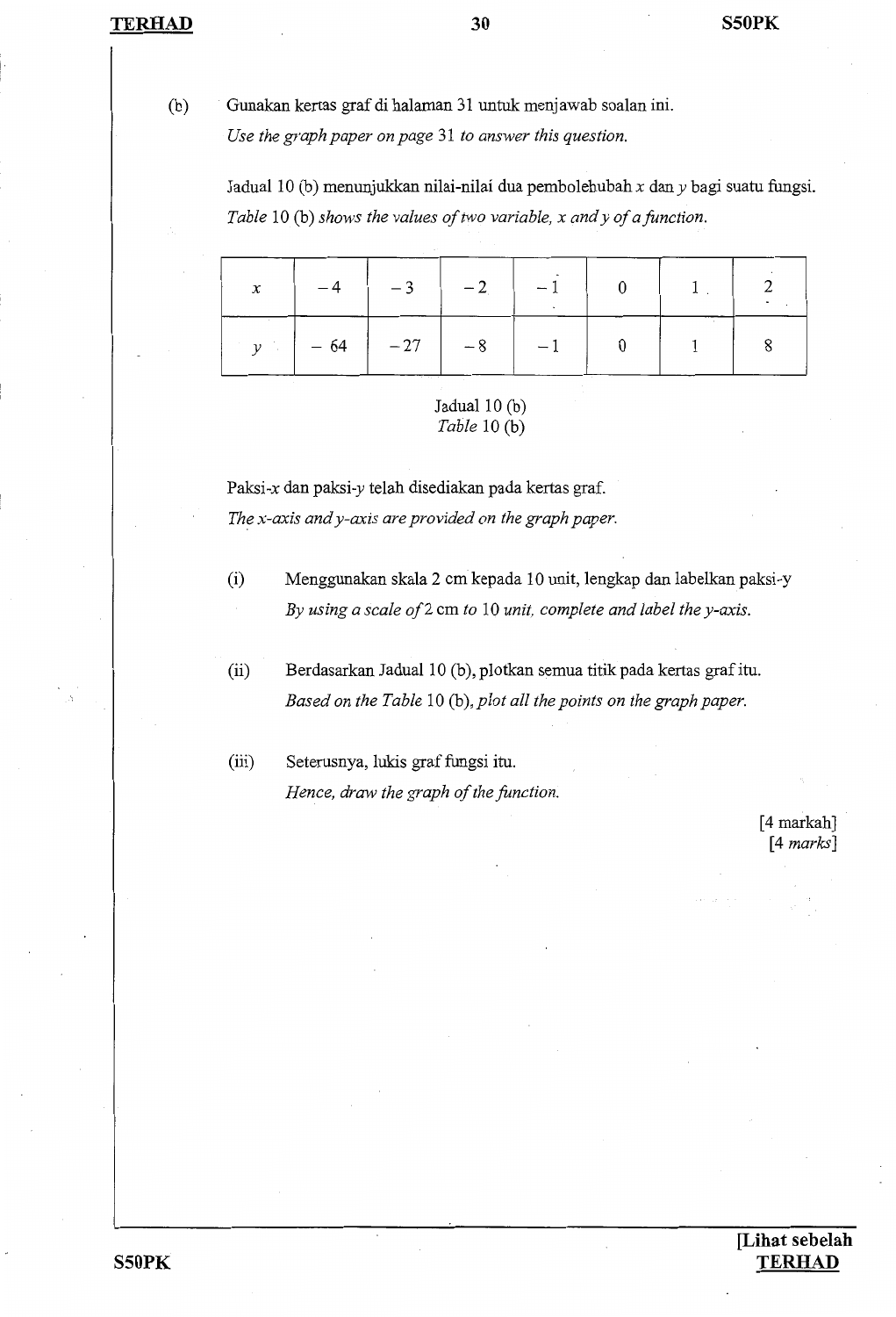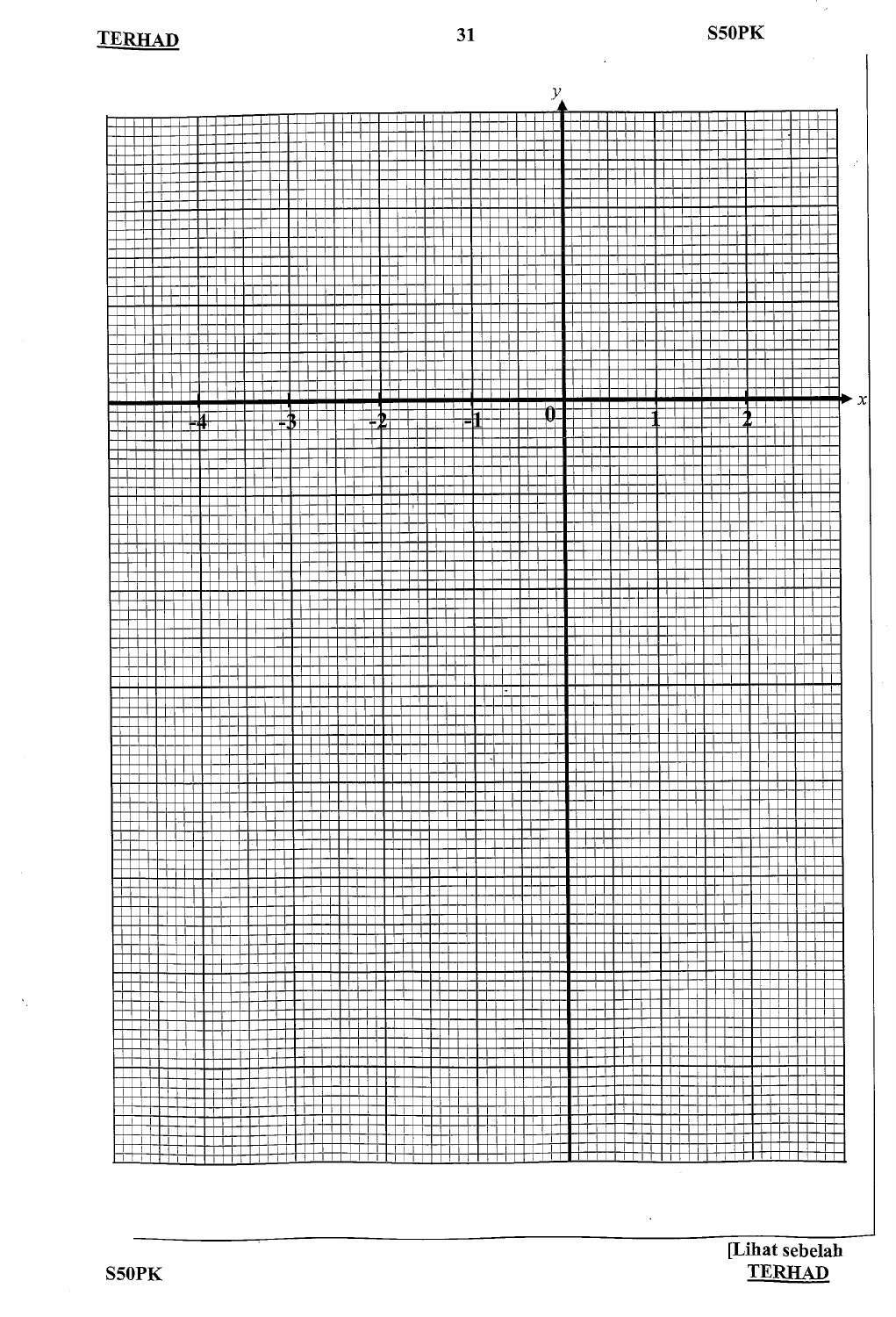(c) Berdasarkan Rajah 10 (c), *PQR* adalah garis lurus. *Based on the Diagram* 10 (c), PQR is a straight line.

- (i) Tentukan panjang, dalam cm, bagi *PS. Determine the length, in cm, of PS.*
- (ii) Seterusnya, cari nilai tangen  $\theta$ . *Next, find the value of tangent θ.*



Rajah 10 (c) *Diagram* IO (c)

[3 markah] [3 *marks]* 

Jawapan *I Answer:* 

(i)

(ii)

## ~KERTAS **SOALAN** TAMAT~

~END *OF QUESTION* PAPER~

**SSOPK** 

10

10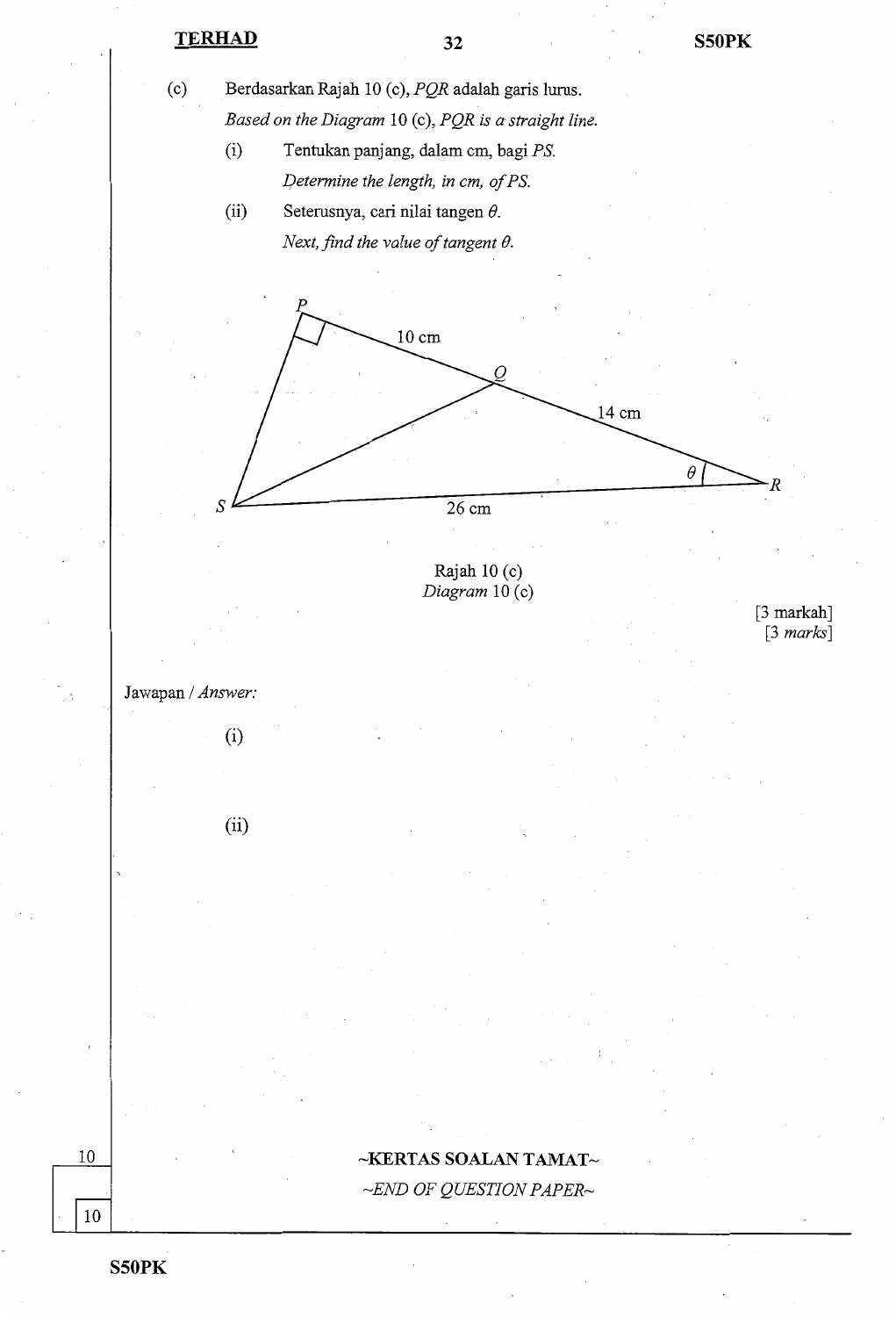

# **PT3 2015**

# **PENTAKSIRAN TINGKATAN 3**

**UJIAN BERTULIS** OGOS 2 Jam

**MODUL PEPERIKSAAN PERCUBAAN** PENINGKATAN PRESTASI AKADEMIK **PENTAKSIRAN TINGKATAN 3 (PT3) 2015**



# *PERATURAN PENSKORAN*

**[Lihat sebelah PP50PK TERHAD**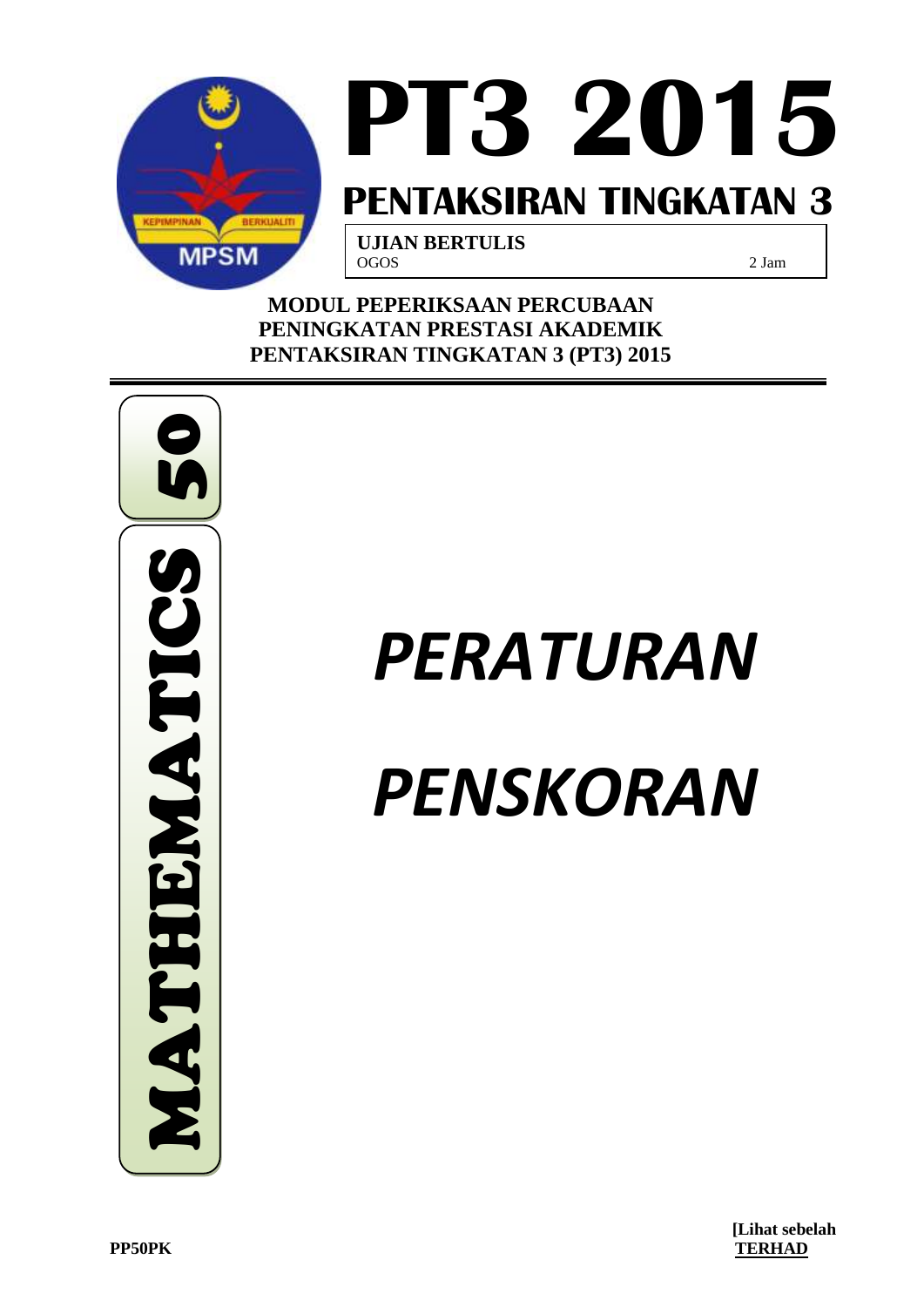

## **MODUL PEPERIKSAAN PERCUBAAN PENINGKATAN PRESTASI AKADEMIK PENILAIAN TINGKATAN 3 (PT3) 2015**

### **PERATURAN PENSKORAN**

| N <sub>0</sub> | <b>Butiran</b>                                                 | <b>Markah</b>  | <b>Markah</b><br>penuh |
|----------------|----------------------------------------------------------------|----------------|------------------------|
|                |                                                                |                |                        |
| 1(a)           | $p = -\frac{2}{3}$ atau - 0.67                                 | N1             |                        |
|                | $q = \frac{1}{2}$ atau 0.5                                     | N1             |                        |
|                | $r = \frac{4}{5}$ atau 0.8                                     | N1             |                        |
|                | $( \begin{array}{c} \star \end{array} )$                       | P1             |                        |
| (b)            |                                                                | P <sub>1</sub> |                        |
|                | ( x )                                                          | P1             |                        |
|                | ( $\checkmark$ )                                               |                |                        |
|                |                                                                |                | 10                     |
| (c)            | $\frac{1}{2}$ × baki = 10 000                                  | P1             |                        |
|                | $baki = 20000$                                                 | K1             |                        |
|                | $\frac{5}{6}$ × jumlah sebenar = 20 000                        | K1             |                        |
|                | Jumlah sebenar = $24000$                                       | N1             |                        |
|                |                                                                |                |                        |
|                | Nota:                                                          |                |                        |
|                | Terima mana-mana kaedah yang sesuai dengan jawapan yang betul. |                |                        |
|                | Abaikan unit.                                                  |                |                        |
|                |                                                                |                |                        |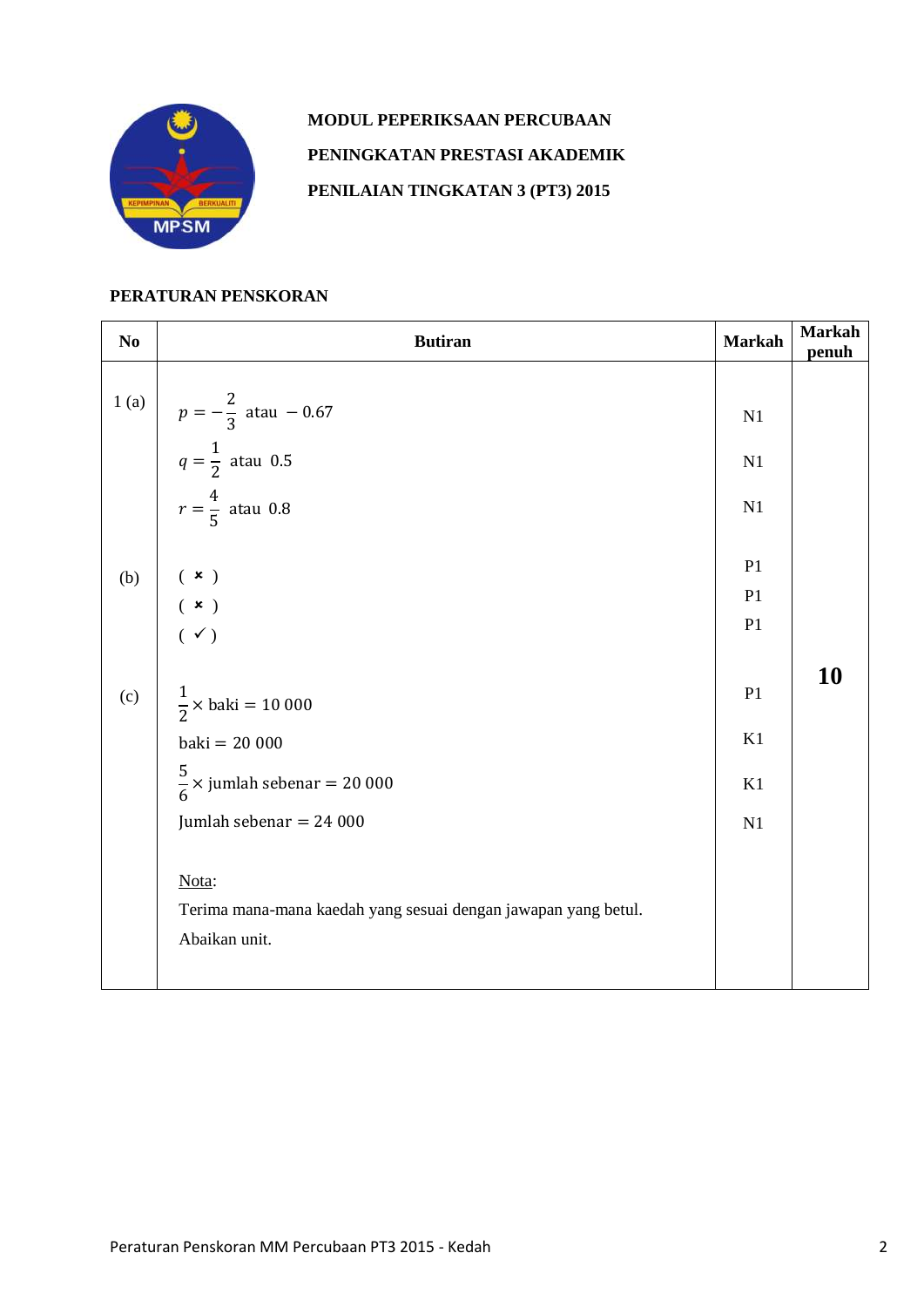| 2(a) | $(i)$ 4<br>16                                                                                                                                   | P <sub>1</sub><br>P1       |    |
|------|-------------------------------------------------------------------------------------------------------------------------------------------------|----------------------------|----|
|      | $(ii)$ C                                                                                                                                        | P1                         |    |
| (b)  | $\frac{1}{4}$ atau 0.25                                                                                                                         | P1                         |    |
|      | $-\frac{4}{3}$ atau - 1.33                                                                                                                      | P <sub>1</sub>             | 10 |
|      | $12\,$                                                                                                                                          | P1                         |    |
| (c)  | $-\frac{13}{12}$ atau $-1\frac{1}{12}$ atau $-1.08$                                                                                             | N1                         |    |
|      | 400                                                                                                                                             | K1                         |    |
|      | 350<br>87.5                                                                                                                                     | K1<br>N1                   |    |
| 3(a) | Sudut Cakah<br>$\angle$ CBA<br>Obtuse angle                                                                                                     | P1                         |    |
|      | <b>Sudut Tirus</b><br>$\angle\;\;$ ACD<br>Acute angle                                                                                           | P1                         |    |
|      | Sudut Tegak<br>$\angle$ BAC<br>Right angle                                                                                                      | $\mathbf{P}1$              |    |
| (b)  | $\boldsymbol{P}$                                                                                                                                |                            | 10 |
|      | $\boldsymbol{R}$<br>(i) Ukuran $\angle PQR = 55^{\circ} \pm 1^{\circ}$<br>Garis QR dilukis dengan betul<br>Garis lurus menyambungkan PR dilukis | N1<br>N1<br>N1             |    |
| (c)  | (ii) $PR = 5.1 \pm 0.1$                                                                                                                         | N1                         |    |
|      | $PQ = 40$ atau $QR = 60$ atau dilihat<br>$40:60:20$ atau setara<br>2:3:1                                                                        | P <sub>1</sub><br>P1<br>N1 |    |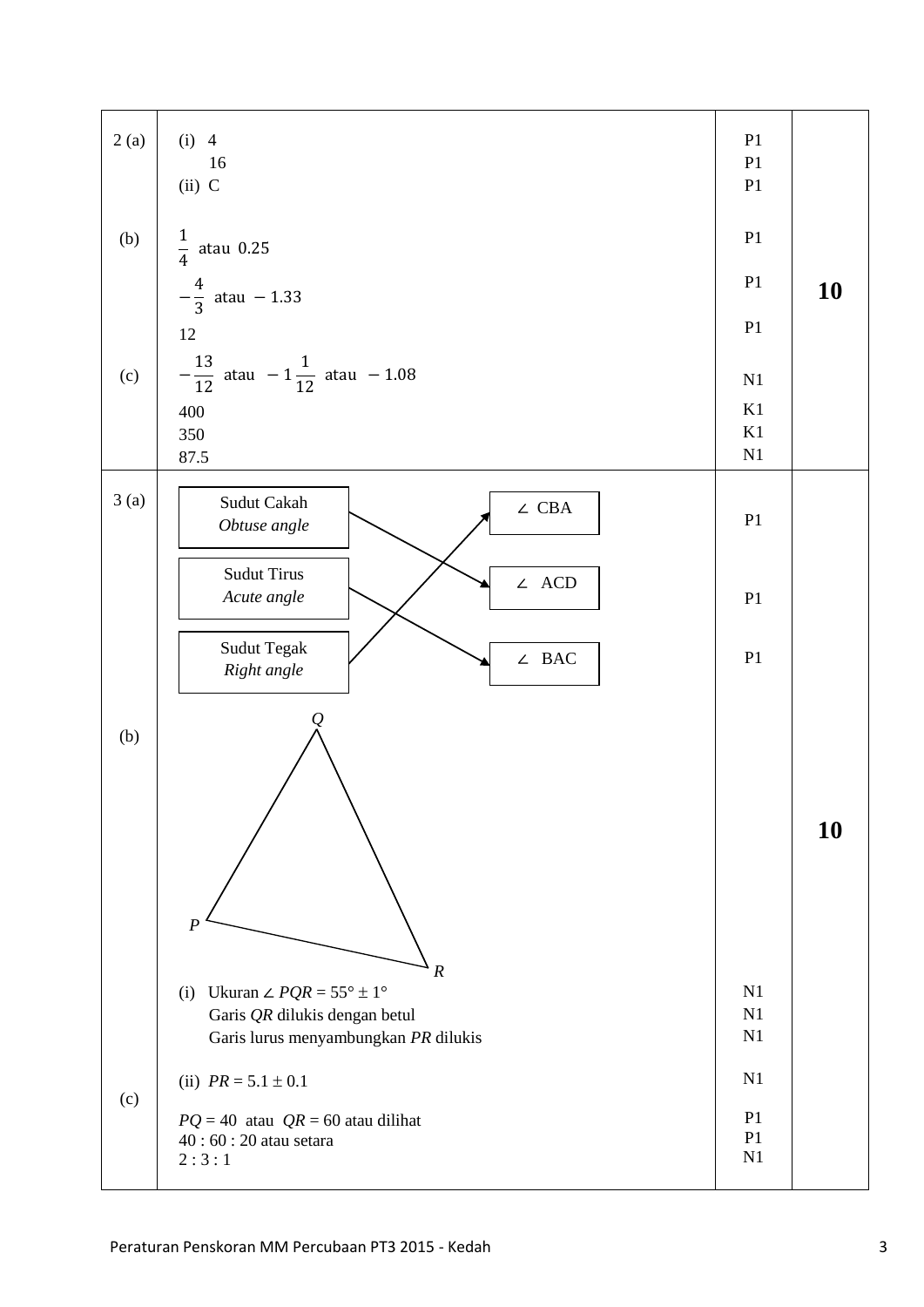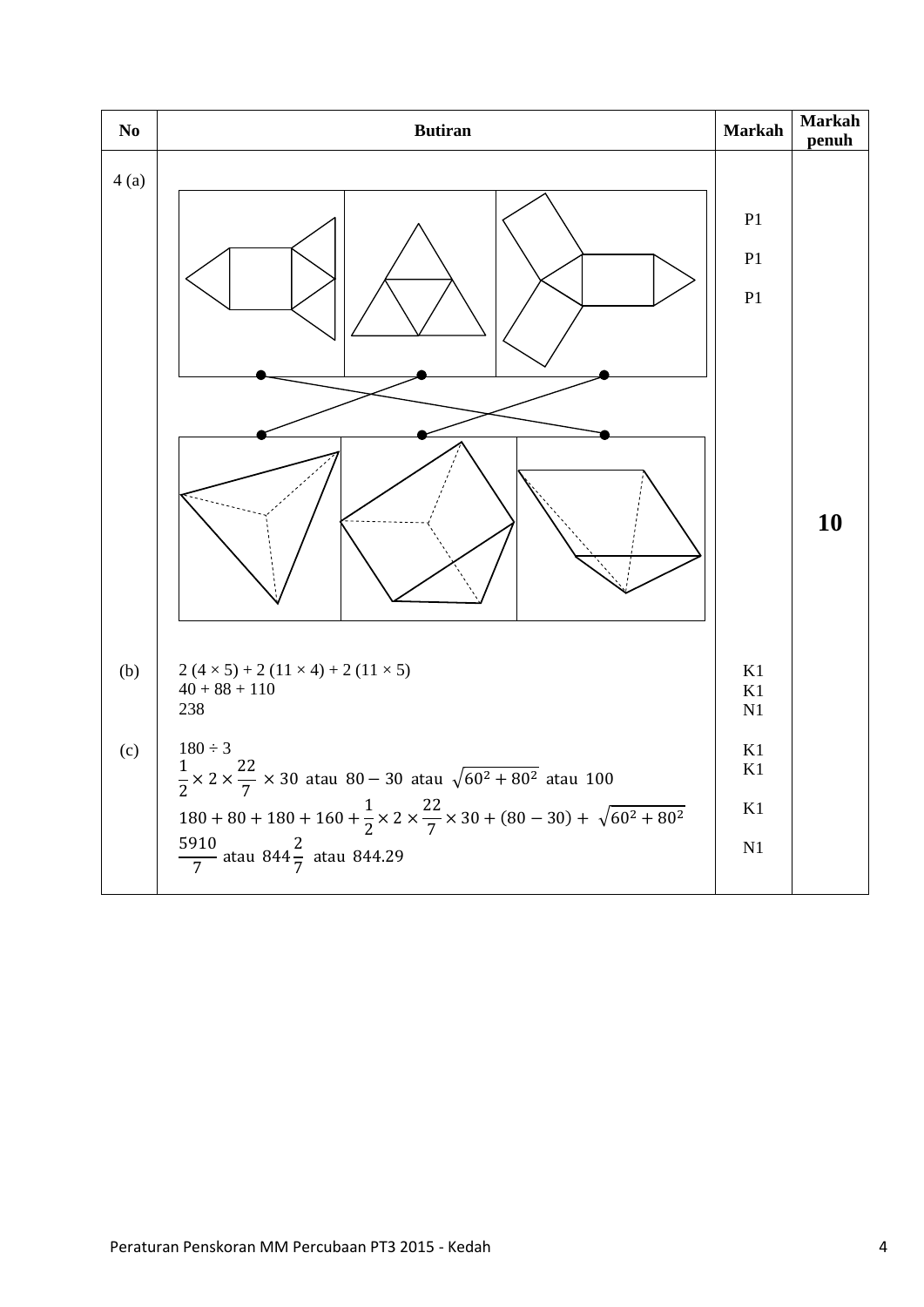| No   | <b>Butiran</b>                                                                                                              | <b>Markah</b>                                         | <b>Markah</b><br>penuh |
|------|-----------------------------------------------------------------------------------------------------------------------------|-------------------------------------------------------|------------------------|
| 5(a) | $(i) =$<br>(ii) $\neq$<br>$(iii) \neq$<br>$(iv) =$                                                                          | $\mathbf{P}1$<br>$\mathbf{P}1$<br>$\mathbf{P}1$<br>P1 |                        |
| (b)  |                                                                                                                             |                                                       | 10                     |
|      | i) Lokus X dilukis dengan betul<br>ii) Lokus Y dilukis dengan betul<br>iii) Tanda persilangan betul<br>*Nota: abaikan label | K1<br>K1<br>N1                                        |                        |
| (c)  | (i) a $\binom{-6}{-3}$                                                                                                      | P1                                                    |                        |
|      | b $\binom{-2}{4}$                                                                                                           | P1                                                    |                        |
|      | $(ii)$ C                                                                                                                    | ${\bf P}1$                                            |                        |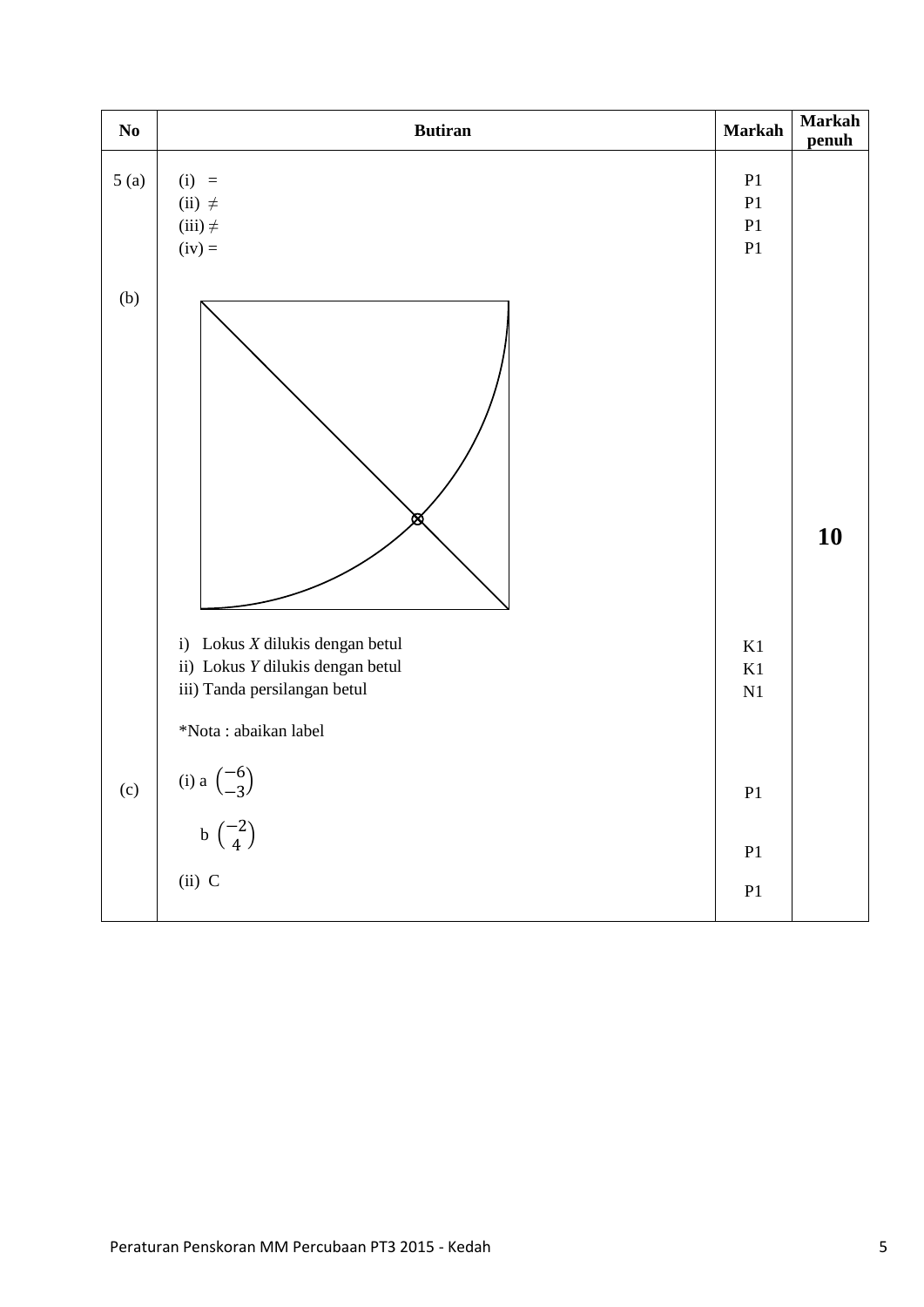| N <sub>0</sub> | <b>Butiran</b>                                                                                          | <b>Markah</b>                     | <b>Markah</b><br>penuh |
|----------------|---------------------------------------------------------------------------------------------------------|-----------------------------------|------------------------|
| 6(a)           | $(i)$ Ya<br>(ii) Tidak<br>(iii) Tidak                                                                   | P1<br>$\mathbf{P}1$<br>${\bf P}1$ |                        |
| (b)            | (i) $54^{\circ}$<br>(ii) $360^{\circ} - 60^{\circ}$<br>$\frac{300}{360} \times \frac{22}{7} \times 7^2$ | N1<br>K1<br>K1<br>$\mathbf{N}1$   |                        |
| (c)            | $128\frac{1}{3}$ atau $\frac{385}{3}$ atau 128.33<br>5                                                  | P <sub>3</sub>                    | 10                     |
|                | 3<br>$\overline{4}$<br>$\mathbf{1}$                                                                     |                                   |                        |
|                | $\overline{2}$<br>6<br>Nota:<br>Mana-mana hasil tambah satu sisi betul - P1                             |                                   |                        |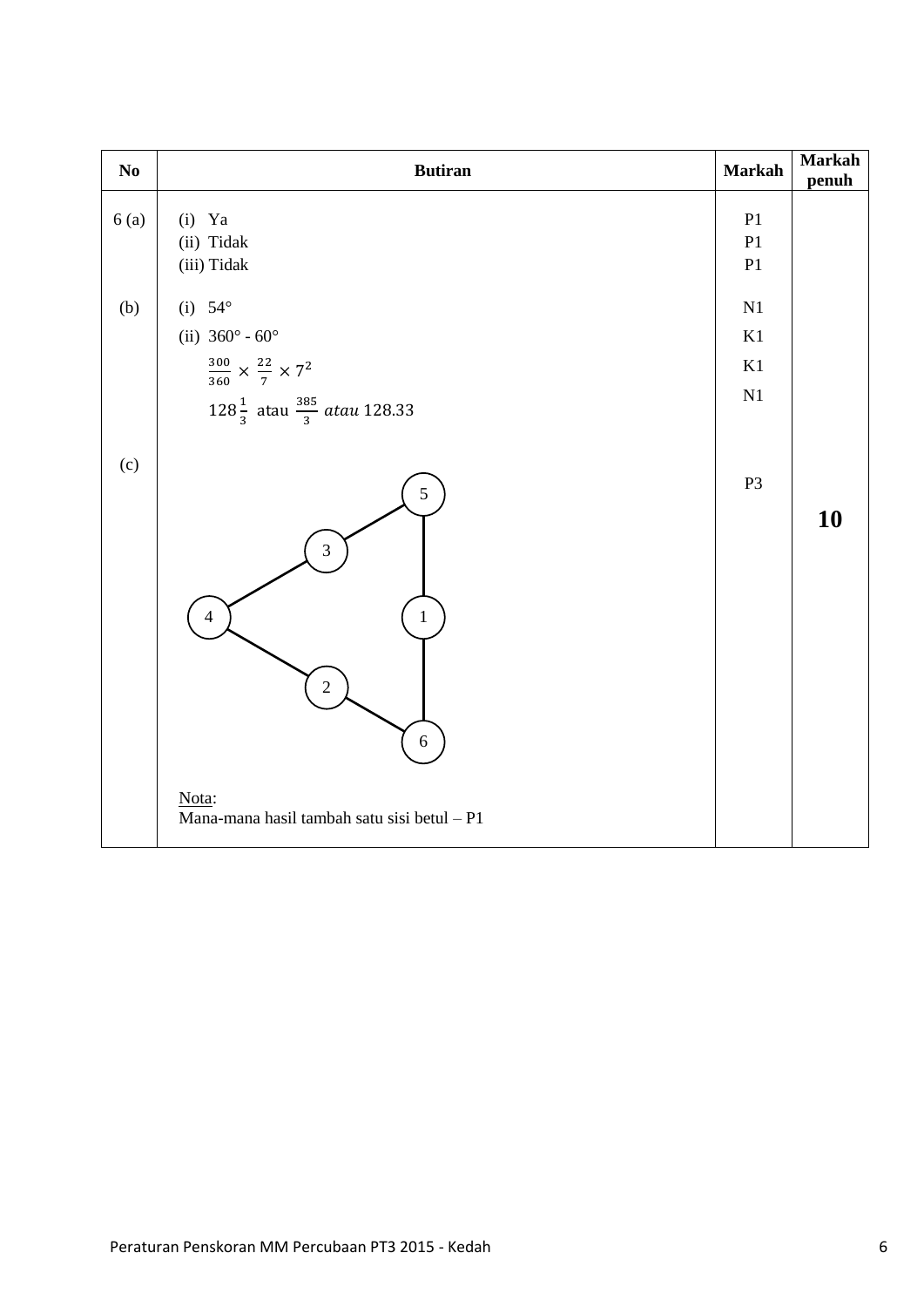| N <sub>0</sub> | <b>Butiran</b>                                                                                                                              | <b>Markah</b>  | <b>Markah</b><br>penuh |
|----------------|---------------------------------------------------------------------------------------------------------------------------------------------|----------------|------------------------|
| 7(a)           | Sebuah segitiga bersudut tegak dengan ukuran 6 unit $\times$ 8 unit $\times$ 10 unit<br>dilukis dengan betul dan lengkap.                   | N <sub>3</sub> |                        |
|                | Nota:<br>1. Sudut tegak terbentuk pada pertemuan sisi 6 unit dan 8 unit - P2<br>2. Mana-mana satu sisi betul - P1<br>3. Terima lakaran - P1 |                |                        |
| (b)            | 1 atau $q^0$<br>(i)                                                                                                                         | P1             |                        |
|                | $\frac{(3^{2+1})^{\frac{1}{3}}}{(3+1)^{\frac{1}{3}}}$<br>(ii)<br>$\frac{3}{(3^{\frac{3}{2}-2})^2}$                                          | K1             |                        |
|                | $\mathbf{9}$                                                                                                                                | N1             |                        |
| (c)            | B<br>$\cal C$                                                                                                                               |                | <b>10</b>              |
|                | Binaan $60^\circ$ dengan betul                                                                                                              | K1             |                        |
|                | Binaan 120° dengan betul                                                                                                                    | K1             |                        |
|                | Binaan lengkuk BA atau $CD = 4$ cm                                                                                                          | K1             |                        |
|                | Rajah ABCD lengkap dibina                                                                                                                   | N1             |                        |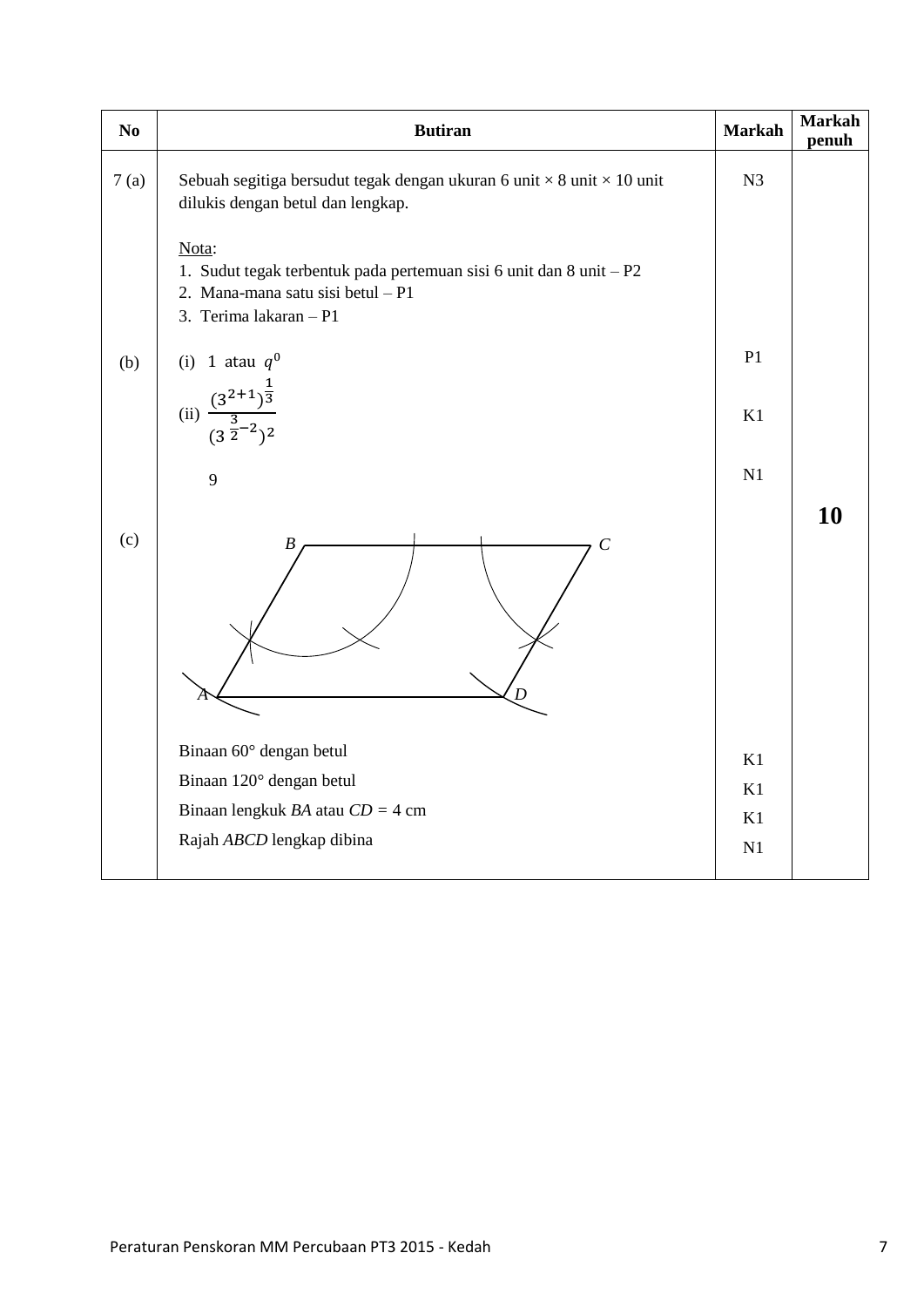| $\bf No$ | <b>Butiran</b>                                                                                                                                                                                                                                                                                                | <b>Markah</b>                                   | <b>Markah</b><br>penuh |
|----------|---------------------------------------------------------------------------------------------------------------------------------------------------------------------------------------------------------------------------------------------------------------------------------------------------------------|-------------------------------------------------|------------------------|
| 8(a)     | $P=\star$<br>$Q = \checkmark$<br>$R=\checkmark$                                                                                                                                                                                                                                                               | $\mathbf{P}1$<br>$\mathbf{P}1$<br>$\mathbf{P}1$ |                        |
| (b)      | (i)                                                                                                                                                                                                                                                                                                           |                                                 |                        |
|          | $\cal K$<br>$\sqrt{6}$<br>$\cal L$<br>$\overline{D}$<br>${\cal N}$<br>$\overline{4}$<br>$\overline{P}$<br>$\overline{M}$<br>$L^{\, \prime}$<br>$\overline{2}$<br>$\overline{D}$<br>$\overline{8}$<br>$\sqrt{2}$<br>$\boldsymbol{0}$<br>$\overline{4}$<br>$\sqrt{6}$<br>$M^\prime$<br>$K^\prime$<br>$N^\prime$ |                                                 | 10                     |
|          | Imej $K'L'M'N'$ terbentuk<br>Nota:                                                                                                                                                                                                                                                                            | $\mathbf{P}3$                                   |                        |
|          | 1. Mana-mana tiga sisi betul - P2<br>2. Mana-mana dua sisi betul - P1                                                                                                                                                                                                                                         |                                                 |                        |
|          | (ii) Koordinat $D'$ (7 , 5) atau ditanda pada rajah                                                                                                                                                                                                                                                           | $\mathbf{P}1$                                   |                        |
| (c)      | 97000<br>6800                                                                                                                                                                                                                                                                                                 | K1<br>$\rm K1$                                  |                        |
|          | 14.26<br>$15\,$                                                                                                                                                                                                                                                                                               | $\mathbf{N}1$                                   |                        |
|          |                                                                                                                                                                                                                                                                                                               |                                                 |                        |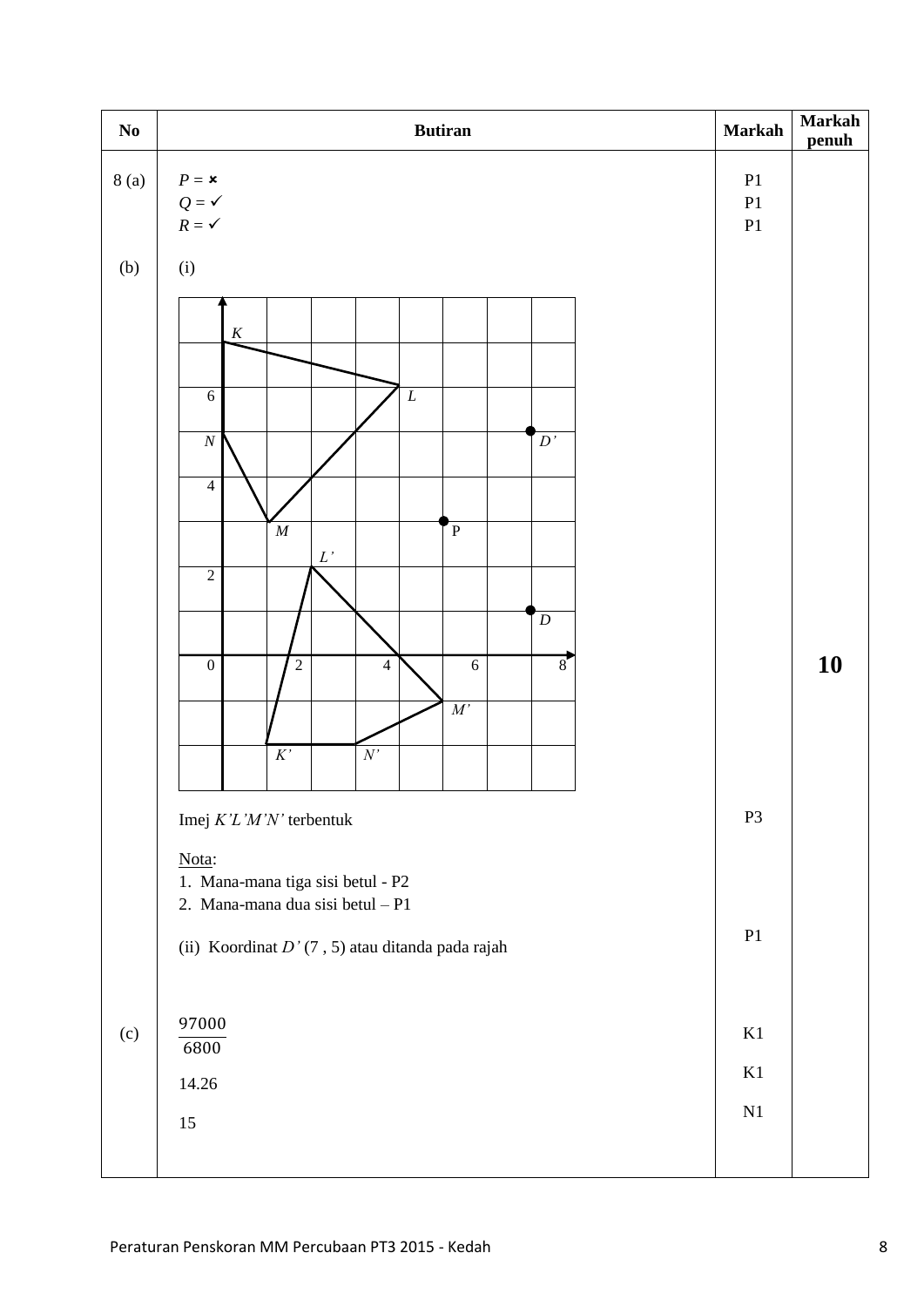| N <sub>0</sub> | <b>Butiran</b>                                                                                                     | <b>Markah</b>                    | <b>Markah</b><br>penuh |
|----------------|--------------------------------------------------------------------------------------------------------------------|----------------------------------|------------------------|
| 9(a)           | $(i)$ C                                                                                                            | P <sub>1</sub>                   |                        |
|                | (ii) (a) $x(y+1)$                                                                                                  | N <sub>1</sub>                   |                        |
|                | (b) $6^2 - 9^2h^2$ atau $9(2^2 - 3^2h^2)$                                                                          | K1                               |                        |
|                | $(6-9h)(6+9h)$ atau $9(2+3h)(2-3h)$                                                                                | N1                               |                        |
| (b)            | $(p+3)(p-3)$ atau $2p(4p)$                                                                                         | K1                               | <b>10</b>              |
|                | $\frac{4p}{(p+3)(p-3)} \times \frac{p+3}{2p(4p)}$                                                                  | K1                               |                        |
|                | $\frac{1}{2p(p-3)}$                                                                                                | N1                               |                        |
| (c)            | Titik tengah ditandakan dengan betul pada (1, 1)<br>(i)                                                            | N1                               |                        |
|                | (ii) $\sqrt{8^2+6^2}$ atau setara                                                                                  | K1                               |                        |
|                | 10                                                                                                                 | N1                               |                        |
| 10(a)          | (i) $\frac{360^{\circ}-100^{\circ}-50^{\circ}-56^{\circ}}{2}$ atau $\frac{168}{56^{\circ}}$ atau setara            | K1                               |                        |
|                | 231                                                                                                                | N1                               |                        |
|                | (ii) Jenama A                                                                                                      | N1                               |                        |
| (b)            | (i) Skala paksi-y seragam dan betul dalam julat $-64 \le y \le 8$<br>(ii) Semua titik diplotkan dengan betul       | P <sub>1</sub><br>K <sub>2</sub> |                        |
|                | Nota:<br>Lima atau enam titik diplotkan dengan betul $-K1$<br>(iii) Garis lengkung yang licin melalui semua titik. | N1                               |                        |
|                | NOTA:<br>Guna skala lain ditolak 1 markah dari markah KN yang diperolehinya.                                       |                                  | 10                     |
| (c)            | (i) 10                                                                                                             | N1                               |                        |
|                | (ii) $\frac{10}{24}$                                                                                               | K1                               |                        |
|                | $\frac{5}{12}$                                                                                                     | N1                               |                        |
|                | Nota:<br>Terima TK - K1N1                                                                                          |                                  |                        |
|                | <b>JUMLAH MARKAH</b>                                                                                               |                                  | 100                    |